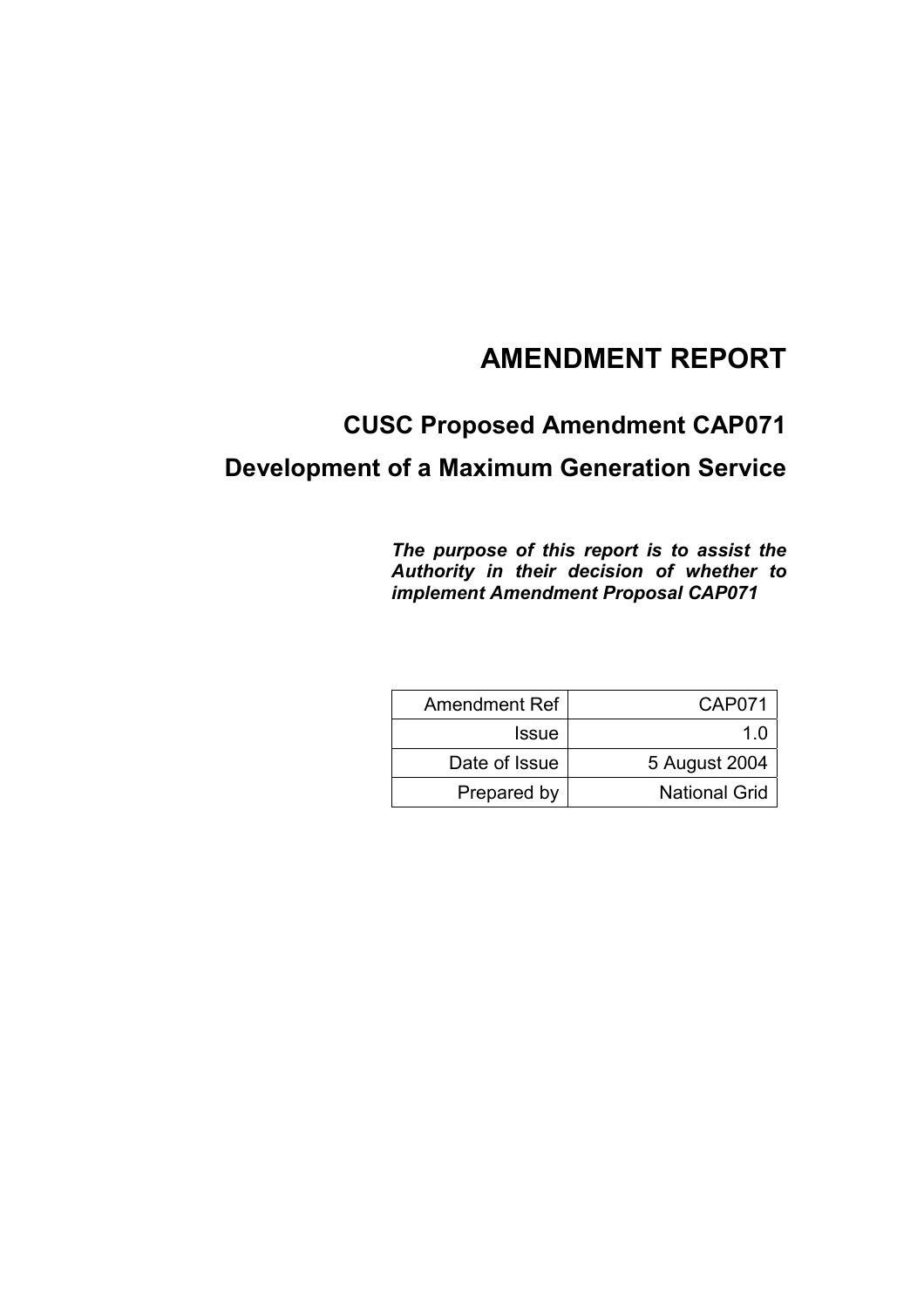## **I DOCUMENT CONTROL**

### **a National Grid Document Control**

| <b>Versio</b><br>n | <b>Date</b>   | <b>Author</b>        | <b>Change Reference</b>                                    |
|--------------------|---------------|----------------------|------------------------------------------------------------|
| <b>Draft</b>       | 26 July 2004  | <b>National Grid</b> | Draft for Industry comment                                 |
| 1.0                | 5 August 2004 | <b>National Grid</b> | version for submission<br>Formal<br>to<br>the<br>Authority |

## **b Document Location**

National Grid Website: http://www.nationalgridinfo.co.uk/cusc/index.html

## **c Distribution**

| <b>Name</b>                                | <b>Organisation</b> |
|--------------------------------------------|---------------------|
| The Gas and Electricity Markets Authority  | Ofgem               |
| <b>CUSC Parties</b>                        | Various             |
| <b>Panel Members</b>                       | Various             |
| National Grid Industry Information Website |                     |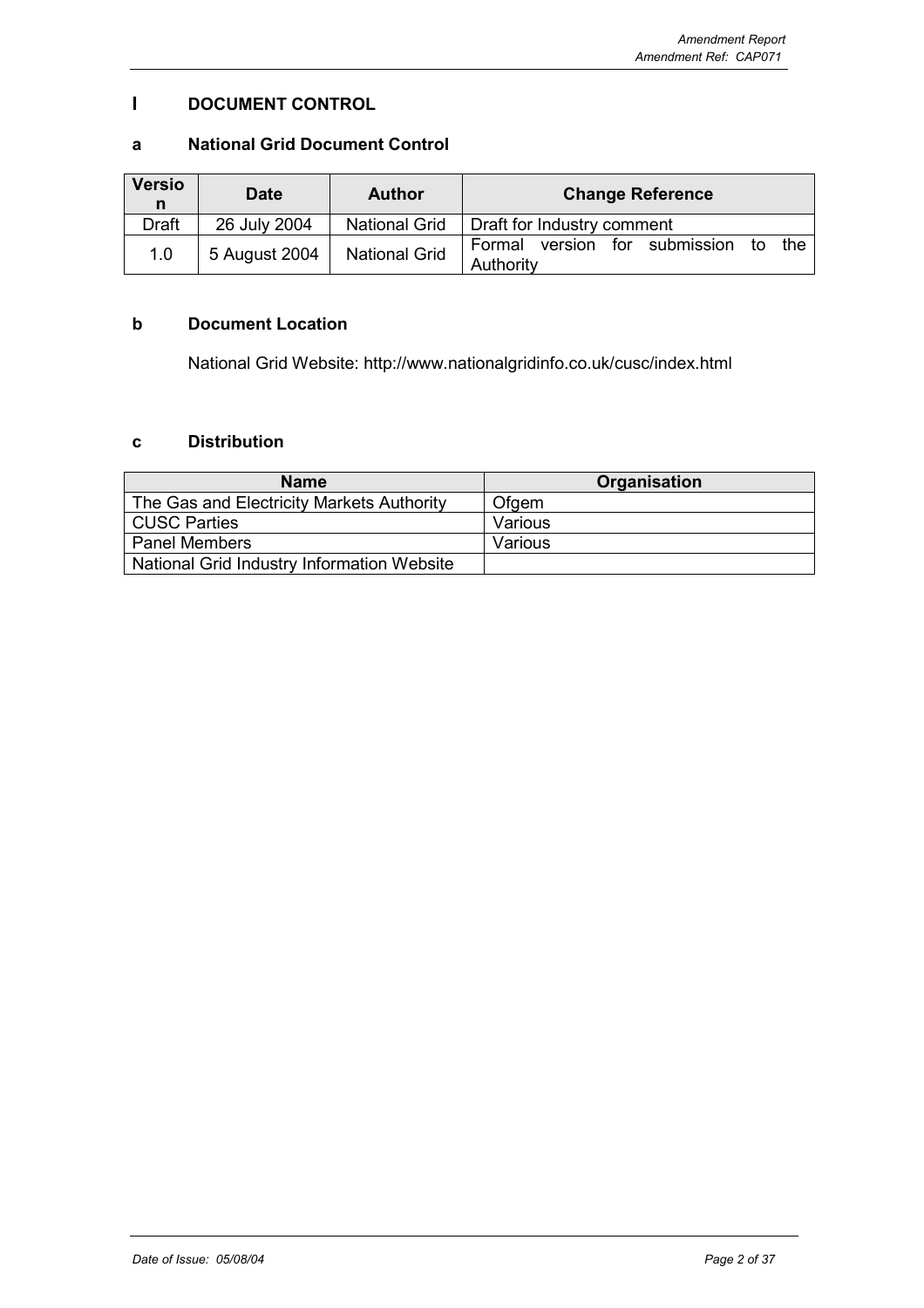## **II CONTENTS TABLE**

| $\mathbf{L}$  |                                                                                                                                                                                                                                                                                                                                                                                             |
|---------------|---------------------------------------------------------------------------------------------------------------------------------------------------------------------------------------------------------------------------------------------------------------------------------------------------------------------------------------------------------------------------------------------|
|               |                                                                                                                                                                                                                                                                                                                                                                                             |
|               |                                                                                                                                                                                                                                                                                                                                                                                             |
|               |                                                                                                                                                                                                                                                                                                                                                                                             |
| $\mathbf{II}$ |                                                                                                                                                                                                                                                                                                                                                                                             |
| 1.0           |                                                                                                                                                                                                                                                                                                                                                                                             |
| 2.0           |                                                                                                                                                                                                                                                                                                                                                                                             |
| 3.0           |                                                                                                                                                                                                                                                                                                                                                                                             |
| 4.0           | WORKING GROUP ALTERNATIVE AMENDMENT PROPOSAL  9                                                                                                                                                                                                                                                                                                                                             |
| 5.0           |                                                                                                                                                                                                                                                                                                                                                                                             |
| 6.0           |                                                                                                                                                                                                                                                                                                                                                                                             |
| 7.0           | ASSESSMENT AGAINST APPLICABLE CUSC OBJECTIVES 11                                                                                                                                                                                                                                                                                                                                            |
| 8.0           |                                                                                                                                                                                                                                                                                                                                                                                             |
| 9.0           |                                                                                                                                                                                                                                                                                                                                                                                             |
|               |                                                                                                                                                                                                                                                                                                                                                                                             |
|               |                                                                                                                                                                                                                                                                                                                                                                                             |
|               |                                                                                                                                                                                                                                                                                                                                                                                             |
|               |                                                                                                                                                                                                                                                                                                                                                                                             |
|               | ANNEX 2 - COPIES OF REPRESENTATIONS RECEIVED TO THE ORIGINAL                                                                                                                                                                                                                                                                                                                                |
|               |                                                                                                                                                                                                                                                                                                                                                                                             |
|               | ANNEX 3 - COPY OF COMMENT RECEIVED ON THE DRAFT AMENDMENT                                                                                                                                                                                                                                                                                                                                   |
|               |                                                                                                                                                                                                                                                                                                                                                                                             |
|               | <b>Ancillary documents:</b><br>in effect to CADO74 Amendment Dresseel<br>$\sqrt{2}$ $\sqrt{2}$ $\sqrt{2}$ $\sqrt{2}$ $\sqrt{2}$ $\sqrt{2}$ $\sqrt{2}$ $\sqrt{2}$ $\sqrt{2}$ $\sqrt{2}$ $\sqrt{2}$ $\sqrt{2}$ $\sqrt{2}$ $\sqrt{2}$ $\sqrt{2}$ $\sqrt{2}$ $\sqrt{2}$ $\sqrt{2}$ $\sqrt{2}$ $\sqrt{2}$ $\sqrt{2}$ $\sqrt{2}$ $\sqrt{2}$ $\sqrt{2}$ $\sqrt{2}$ $\sqrt{2}$ $\sqrt{2}$ $\sqrt{2$ |

- (i) Legal Text to give effect to CAP071 Amendment Proposal
- (ii) Legal Text to give effect to the Working Group Alternative Amendment Proposal
- (iii) CAP071 New Definitions
- (iv) Maximum Generation Service Agreement
- (v) Proposed Format of Information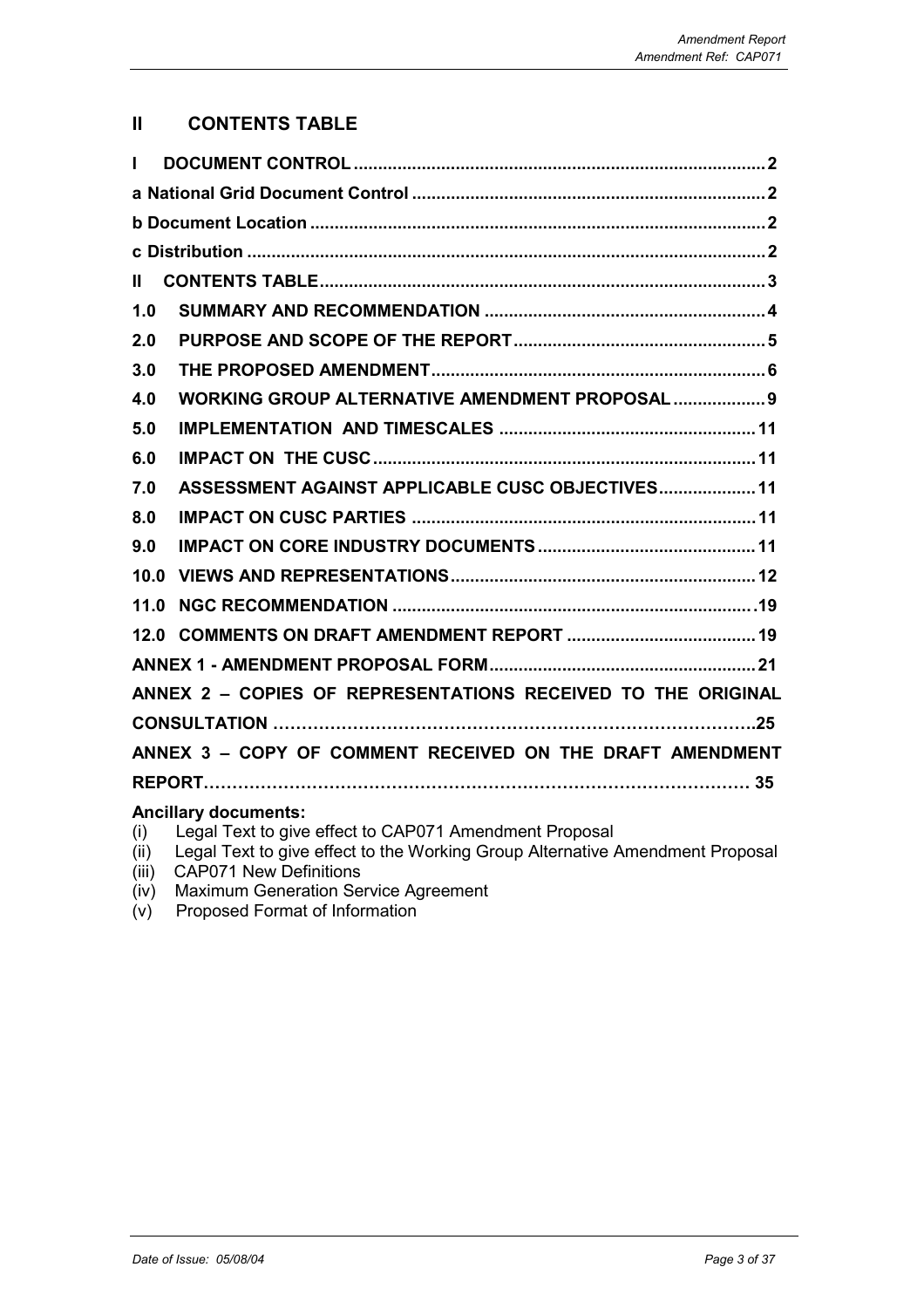## **1.0 SUMMARY AND RECOMMENDATION**

- 1.1 CUSC Amendment Proposal CAP071: Development of a Maximum Generation proposes to improve the efficiency and effectiveness of the current Maximum Generation arrangements introduced for Winter 2003/4 as follows:
	- Maximum Generation Service (MGS) would continue as an Emergency Service only and be defined as the additional output offered over and above the normal commercial operating range of a Balancing Mechanism Unit (BMU) as defined by Registered Capacity (RC);
	- Reasonable endeavours approach to delivery at a point where the BM Unit is operating at a level equal to Maximum Export Level (MEL) and in order to avoid the potential for discrimination and manipulation, payment for delivery, where the MEL of a BM Unit was operating at a level equal to its RC, would be guaranteed in full. If a BM Unit was operating at a MEL less than RC, the BM unit would be guaranteed payment for the lower of the volume delivered or X % of RC. X was not defined as part of the Amendment Proposal. Payment for delivery over and above X % would be subject to an appeals mechanism; and
	- Full transparency of the service would be available, with publication of prices and volumes on an ex ante and ex post basis.
- 1.2 CAP071 was proposed by PowerGen on 18 March 2004 and submitted to the Connection and Use of System Code Amendments Panel (CUSC) for consideration at its meeting on 26 March 2004. The Amendments Panel determined that it should be sent to a Working Group - the Balancing Services Standing Group (BSSG) – for development. As part of its report<sup>1</sup> to the May CUSC Amendments Panel meeting the Working Group submitted an Alternative Amendment for consideration as part of the consultation. The Panel accepted the report and determined that CAP071 and the Working Group Alternative Amendment should proceed to a period of wider industry consultation by National Grid (NGC).
- 1.3 CAP071 consultation document<sup>2</sup> was circulated on 28 May 2004 to CUSC parties, Panel members and interested parties, with comments requested by 5 July 2004. Six responses were received to the consultation: two against the Proposal and four in favour of the Proposal and more specifically the Working Group Alternative Amendment.
- 1.4 An additional CAP071 consultation document was issued on the 8 July with comments requested by 22 July. This consultation related specifically to the legal text supporting the amendment of CAP071 and the Working Group Alternative Amendment Proposal. One response was received confirming the respondent's views to the original consultation.

## **NGC Recommendation**

1.5 We believe that both the original Proposal and the Working Group Alternative Amendment Proposal better facilitate the Applicable CUSC Objectives and that both would provide an enduring MGS that would address the concerns which arose during the consultation for the service subsequently put in place for Winter 2003/04. In particular, NGC supports the view that MGS should remain as an Emergency Service and believes that the Proposal and the Working Group Alternative Amendment Proposal would both mitigate the opportunity to either manipulate monies received, or, to discriminate in favour

 1 Report submitted by the Balancing Services Standing Group acting as the CAP071 Working Group to the May CUSC Amendments Panel. 2 www.nationalgridinfo.co.uk/cusc/index/html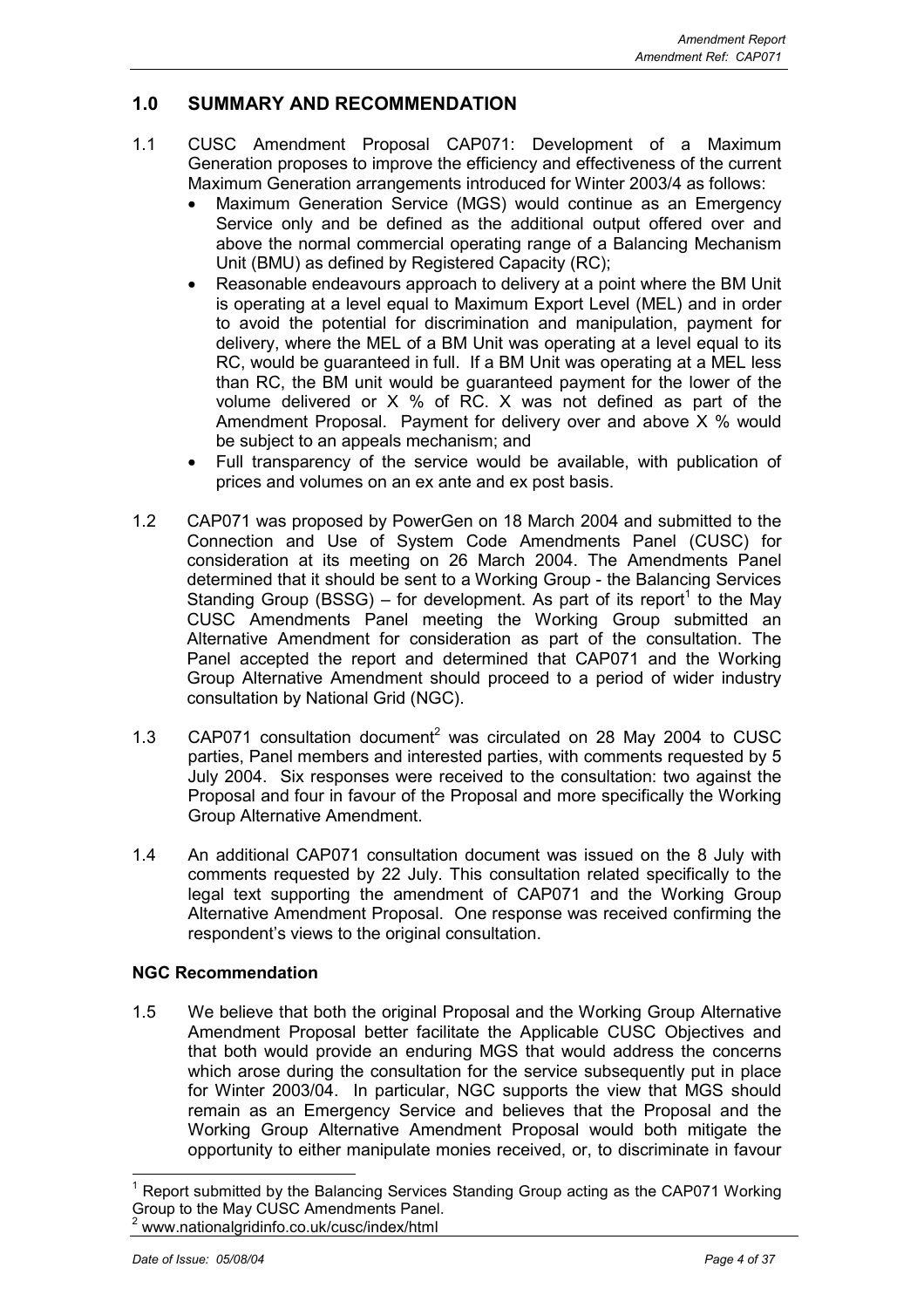of one participant or another. By facilitating an enduring MGS, NGC believes that the market would receive the appropriate signals in emergency circumstances to provide additional generation on a reasonable endeavours basis, thus furthering the efficient use of the System. The provision of a clear framework for MGS would better facilitate competition in the generation of electricity.

- 1.6 However, given the complexity surrounding the payment for the provision of MGS and the need to re-introduce the term "Registered Capacity" into the CUSC to facilitate the payment mechanism proposed in CAP071, NGC recommends the implementation of the Working Group Alternative Amendment. NGC believes that this Alternative, based on Connection Entry Capacity (CEC) and the determination of an appropriate value of " $X = 3$ ", would better facilitate the Applicable CUSC Objectives compared to the original as it would fulfil the same principles but in a simpler manner more consistent with the current baseline of the CUSC.
- 1.7 In order to ensure that contracts for the revised MGS are in place in sufficient time to enable delivery for Winter 2004/5, NGC recommends that, if an Authority decision is received on or before 17 September 2004, CAP071 or the Working Group Alternative Amendment Proposal is implemented on 1 October 2004. If an Authority decision is received after 17 September 2004, the NGC recommends that this Proposal is implemented 10 business days after that decision is received.
- 1.8 Implementation of CAP071 or the Working Group Alternative Amendment will require a number of consequential changes to other documents, such as the Grid Code and the Transmission Licence Special Condition AA4 Licence Statements. NGC has consulted on all changes associated with CAP071 in parallel. These will be presented to Ofgem to enable a simultaneous consideration.

## **2.0 PURPOSE AND SCOPE OF THE REPORT**

- 2.1 This Amendment Report has been prepared and issued by NGC under the rules and procedures specified in the CUSC as designated by the Secretary of State. It addresses issues relating to the provision of an enduring MGS for Winter 2004/05 onwards.
- 2.2 Further to the submission of Amendment Proposal CAP071 **(**Annex 1) and the subsequent wider industry consultation that was undertaken by NGC, this document is addressed and furnished to the Gas and Electricity Markets Authority ("the Authority") in order to assist them in their decision whether to implement Amendment Proposal CAP071 or the Working Group Alternative Amendment.
- 2.3 This document outlines the nature of the CUSC changes that are proposed. It incorporates NGC's recommendations to the Authority concerning the Amendment. Copies of all representations received in response to the consultations have also been included and a 'summary' of the representations received is also provided along with NGC's views. Copies of consultation responses are included as Annex 2.
- 2.4 This Amendment Report has been prepared in accordance with the terms of the CUSC. An electronic copy can be found on the National Grid website, at http://www.nationalgrid.com/uk/indinfo/cusc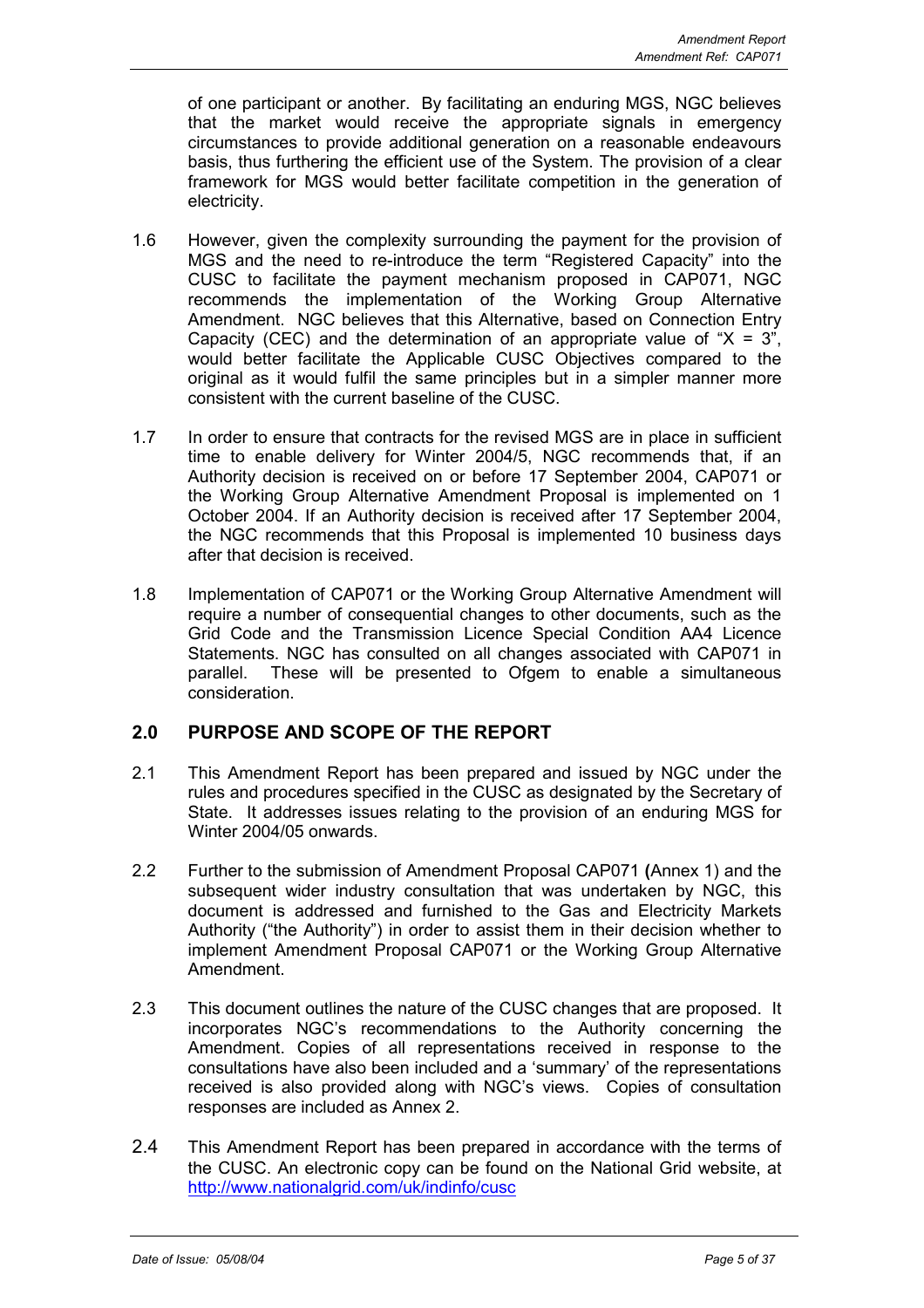## **3.0 THE PROPOSED AMENDMENT**

## **Background**

- 3.1 In September 2003, NGC introduced a new balancing service in the form of a MGS for the Winter 2003/04. This service is contracted for on a bilateral basis and is provided via an Emergency Instruction as set out in BC2.9 of the Grid Code. It enables NGC, as the System Operator, to gain access to additional energy over and above the normal operating range of a generating unit at a time of system stress.
- 3.2 At the time of development, Ofgem indicated its preference for a more enduring solution that sought to address the concerns raised as part of the consultation process, such as:
	- the transparency associated with the procurement and utilisation of the MGS;
	- the use of the Applicable Balancing Service Volume Data (ABSVD) process; and
	- the need to develop a more enduring solution via the current electricity Industry Codes.
- 3.3 In response to these concerns, discussion took place at the January meeting of the Balancing Services Standing Group (an Industry Standing Group established by the CUSC Amendments Panel) as to the best method of securing a more enduring solution. A Position paper<sup>3</sup> detailing the outcome of this consideration was presented to the February CUSC Amendments Panel which identified the following key high-level principles to be followed with respect to any potential solution:
	- A formal MGS threshold level is required which would be defined on a BMU basis;
	- A defined data submission route should be established under the GC;
	- MGS indicative volumes should be reflective of the technical characteristics of the plant and varied infrequently;
	- Transparency of MGS utilised prices and volumes is important and should be published on a BMU basis;
	- Provision of MGS should not lead to imbalance exposure;
	- A description as to when MGS would be utilised should be included, along with an obligation to secure its use only in emergency conditions; and
	- Advance notification of a MGS instruction should be provided where possible.
- 3.4 The BSSG additionally identified that a number of other Industry documents as well as the CUSC would probably require consideration in order to reflect an enduring MGS.
- 3.5 Subsequently, CAP071: Development of a Maximum Generation Service was raised by PowerGen and presented to the March CUSC Amendments Panel meeting which formally directed the BSSG to act as a Working Group to consider the Proposal. The BSSG was issued with Terms of Reference and requested to produce a Working Group Report for presentation to the May CUSC Amendments Panel meeting.

j <sup>3</sup> http://www.nationalgrid.com/uk/indinfo/cusc/mn\_working\_balancing.html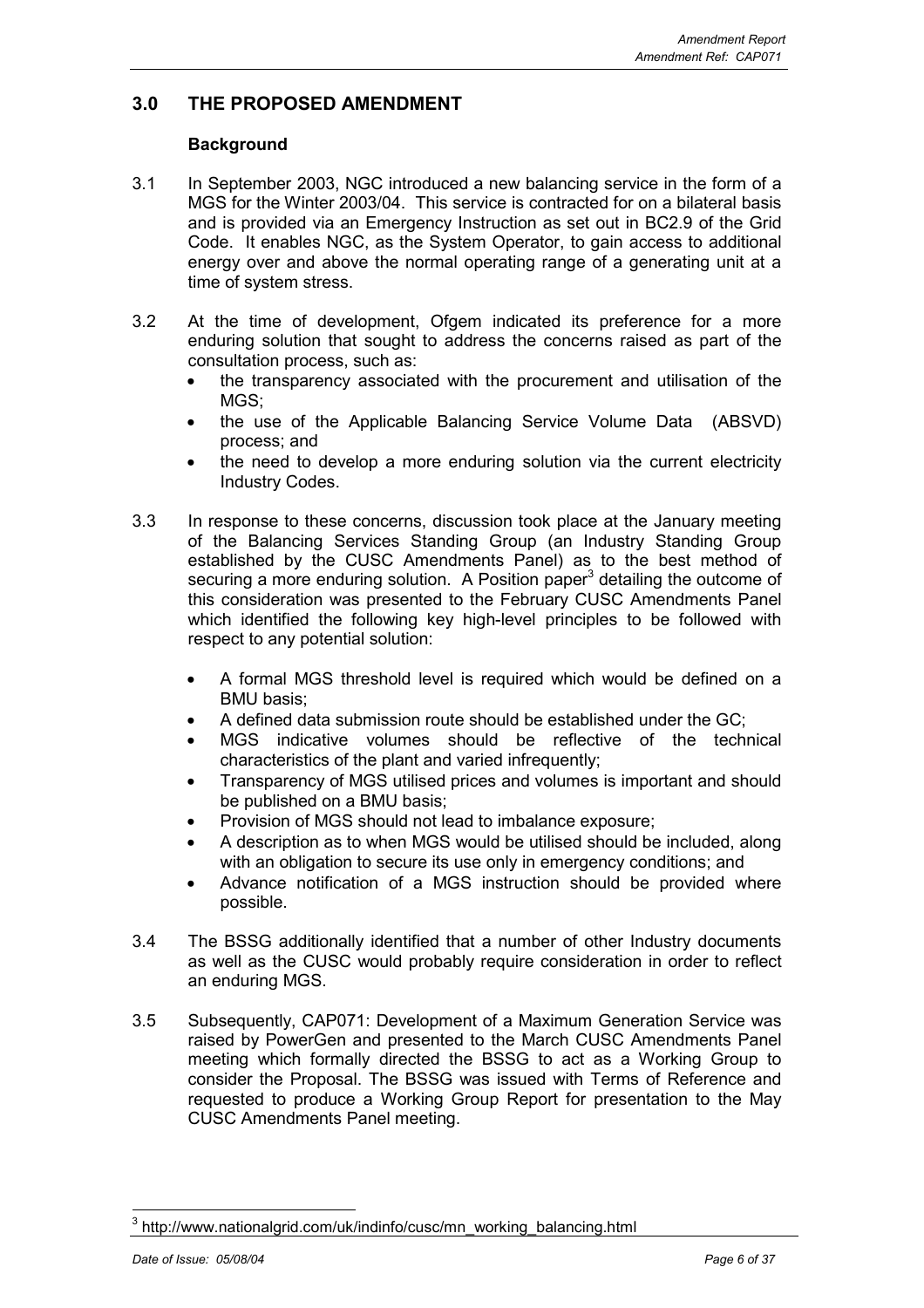## **The Proposal**

- 3.6 This Section outlines the original CAP071 Proposal and also how it was developed by the BSSG at the Working Group stage. It should be noted that the BSSG support for the details of the Proposal was unanimous.
- 3.7 The Amendment Proposal CAP071 proposes that the definition of the MGS should be the additional output over and above a BM Unit's normal commercial operating range. For this purpose, the output is deemed to be the equivalent of RC, as defined in the GC which states that:

 *"in the case of a Power Station, the maximum amount of Active Power deliverable by the Power Station at the Grid Entry Point (or in the case of an Embedded Power Station at the User System Entry Point) as declared by the Generator, expressed in whole MW. The maximum Active Power deliverable is the maximum amount deliverable simultaneously by the Generating Units ….…. less the MW consumed by the Generating Units……. In producing that Active Power."*

3.8 In order to facilitate the reasonable endeavours obligation with respect to service provision, and the non-firm nature of actual volumes capable for delivery, the volume contracted would be agreed on a bilateral basis between the User and NGC. In order to ensure that the volumes associated with the MGS are not used as part of everyday operation, the said volume should only be factored into emergency operational planning procedures*.*

## **Utilisation**

- 3.9 As part of the contract negotiation, a User should declare an indicative availability of MGS to NGC. This indicative volume should then be redeclared, in accordance with the provisions of the CUSC, should the User become aware of a change in the availability of the service. Continuous weekly re-declaration of the service was deemed to be impractical, therefore the last submission received would be taken as deemed availability if no resubmission was received.
- 3.10 MGS is to be provided on a BMU basis on a reasonable endeavours basis with delivery to be as much as practicably possible. The service would be instructed via an Emergency Instruction, in accordance with BC2.9 of the GC, with a maximum usage time following instruction of 2 hours. Any resubmission of a MEL associated with the instructed unit, once MGS has been instructed, will result in a deemed cease in terms of provision of MGS. Further provision of MGS after this point would then require a new instruction.
- 3.11 Compliance with the ABSVD statement to remove any exposure to imbalance would be compulsory.
- 3.12 As MGS is defined as an emergency action, the existing Balancing and Settlement Code (BSC) Section requirements for credit cover (K3.4.4), with respect to emergency actions, ensures that any volume delivered as MGS will not affect BSC credit cover calculations.

## Price Submission

3.13 Prices for MGS will be agreed in £/MWh format on a bilateral basis and detailed in a Commercial Services Agreement. Price changes would be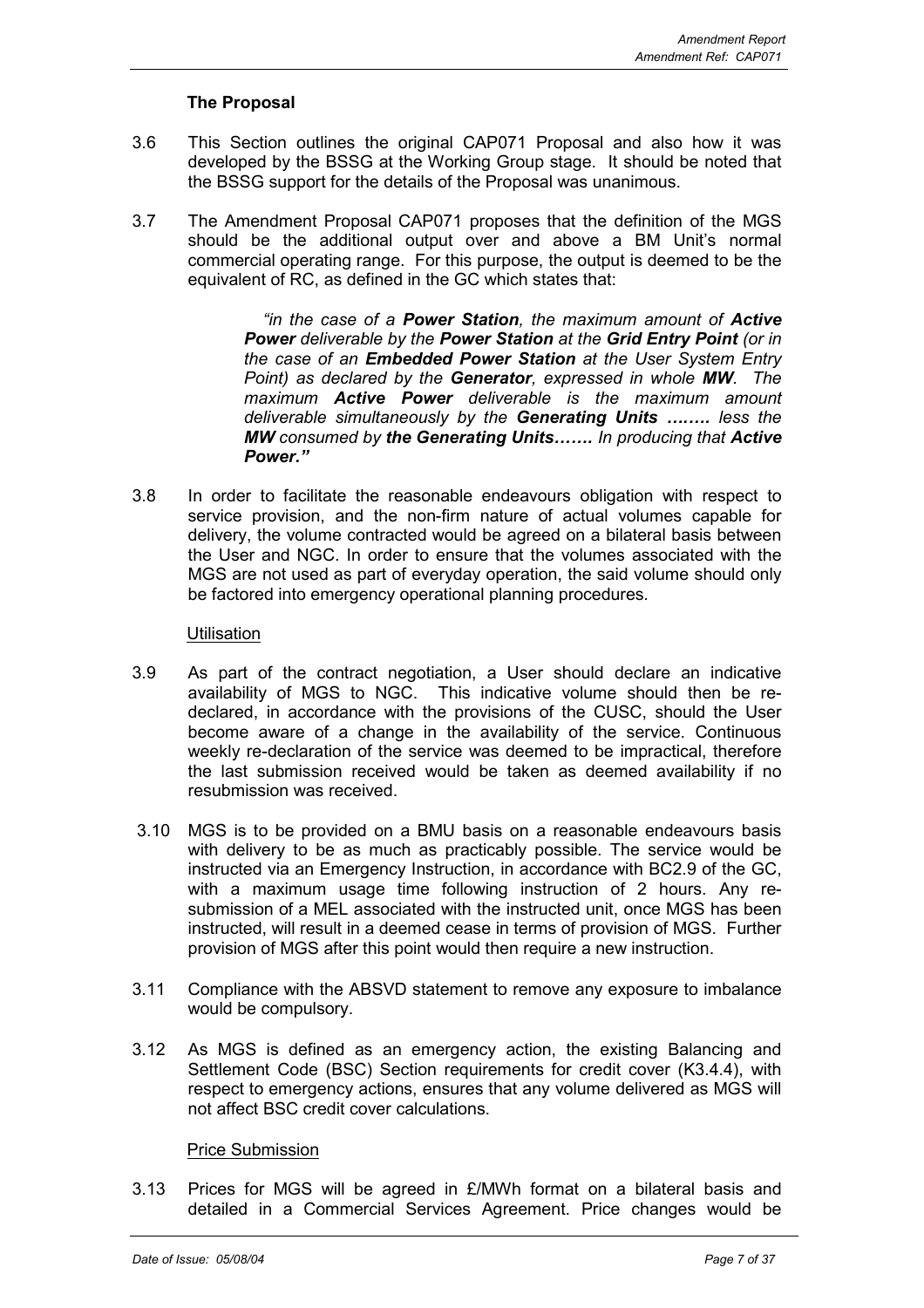notified no more than once a month and such notification would be provided by 15<sup>th</sup> of the month for application from 1<sup>st</sup> of the following calendar month.

### Settlement of MGS

- 3.14 Any payment for MGS, where provision is at a MEL below its normal operating range (RC), should be capped by X% of RC in order to avoid payment being received for volumes which would normally be considered to be within a station's normal commercial operating capability. This mechanism would address concerns on discrimination between commercial mechanisms and the emergency MGS procedures that were put in place for Winter 2003/04.
- 3.15 X should equal 3, unless otherwise agreed by the User and NGC within bilateral arrangements. This decision, which was unanimously supported by the BSSG, was based upon an analysis of the average indicative volumes contracted under the current Maximum Generation Service Agreement (MGSA), however, there are some volumes which are greater than this, reflecting different plant technology types, and hence the decision to allow X to be varied by agreement with NGC.
- 3.16 Additionally:
	- Maximum Generation payment = metered Maximum Generation volume \* Energy Payment Fee
	- Where the BMU in question is operating at a level where MEL is equal to RC, payment of the entire volume delivered above MEL will be guaranteed.
	- Where the BMU in question is operating at a MEL below RC, automatic payment of volume delivered will be capped at 3% of RC as defined in the CUSC, or such other percentage if agreed between NGC and the User.
	- Volume delivered over and above 3% of RC will be remunerated subject to an appeals process.
- 3.17 This is illustrated diagrammatically as follows:

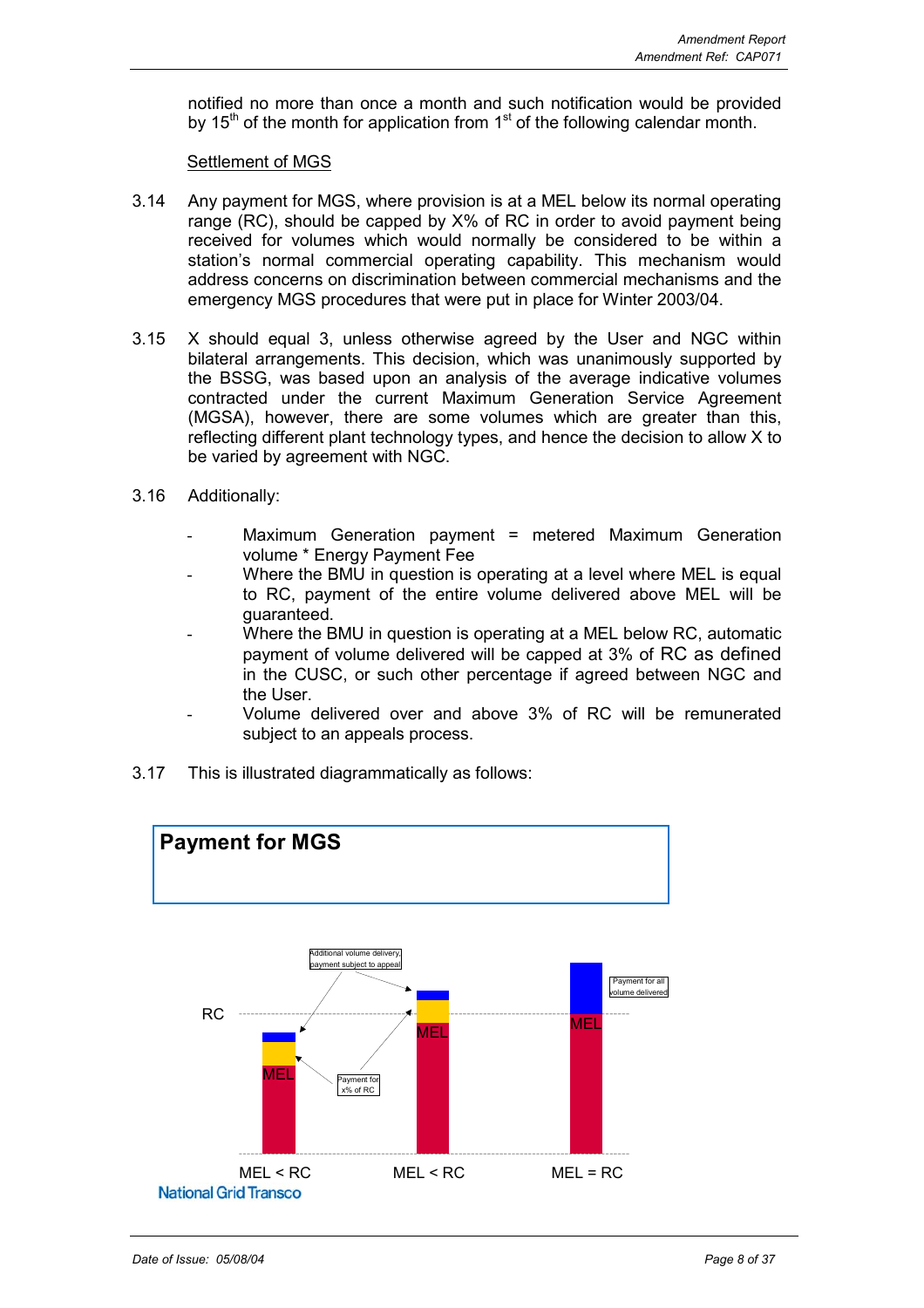3.18 The payment mechanism would form part of CUSC.

## Appeals Process

3.19 For any volume delivered over and above 3% of the RC, or any otherwise agreed figure, where the provider believes that payment is appropriate, a dispute must be raised within 10 business days of receipt of the "Final Monthly Statement". The User and NGC would have 10 days to resolve the dispute, failing which it would be referred to Ofgem as a Charging Dispute. Following the outcome of the referral to Ofgem, the agreed volume would be settled as part of the next available settlement run. The outcome of a dispute would be published in accordance with the general publication principles associated with the MGS as detailed below.

## Information publication and transparency

- 3.20 An appropriate information publication and submission process would be required to support CAP071 to ensure maximum transparency of the prices, volumes and utilisation of the service. Once submitted, all details associated with the provision of the MGS would be published.
- 3.21 In practice, five days following initial contract signature, and thereafter five days following the  $15<sup>th</sup>$  day of the month prior to utilisation, all prices; RCs; indicative volumes and the value of X (if different to 3%) would be published on a BM Unit basis. Publication of such data would be on a dedicated page on the National Grid Information Website.
- 3.22 Where possible, as close to real time, transparency of any instruction to begin the provision of MGS would also be provided. It is envisaged that such a notice would occur on the System Warning Screen of the Balancing Mechanism Reporting System (BMRS) and would contain details of the BM Unit instructed, the start and cease times and the indicative volume contracted for that unit. However, in times of system stress, this might not always be possible.
- 3.23 Post event, details of the BM Unit instructed, the start and cease times plus the applicable price and volume delivered would also be published on the NGC Information website. This would be provided not later that the  $10<sup>th</sup>$ Business Day of the month following instruction.
- 3.24 An example of the information and the format to be published is contained within Ancillary Document (v).

## **4.0 WORKING GROUP ALTERNATIVE AMENDMENT PROPOSAL**

#### **Background**

4.1 During analysis and consideration of the Amendment Proposal, the Proposer of CAP071 identified an alternative methodology for payment. The Proposer believed that this would better facilitate achievement of the Applicable CUSC Objectives than the original Amendment Proposal. The BSSG developed this alternative, which is described below, and adopted it as a formal Working Group Alternative Amendment to CAP071. Again it should be noted that the BSSG support for the Working Group Alternative Amendment was unanimous,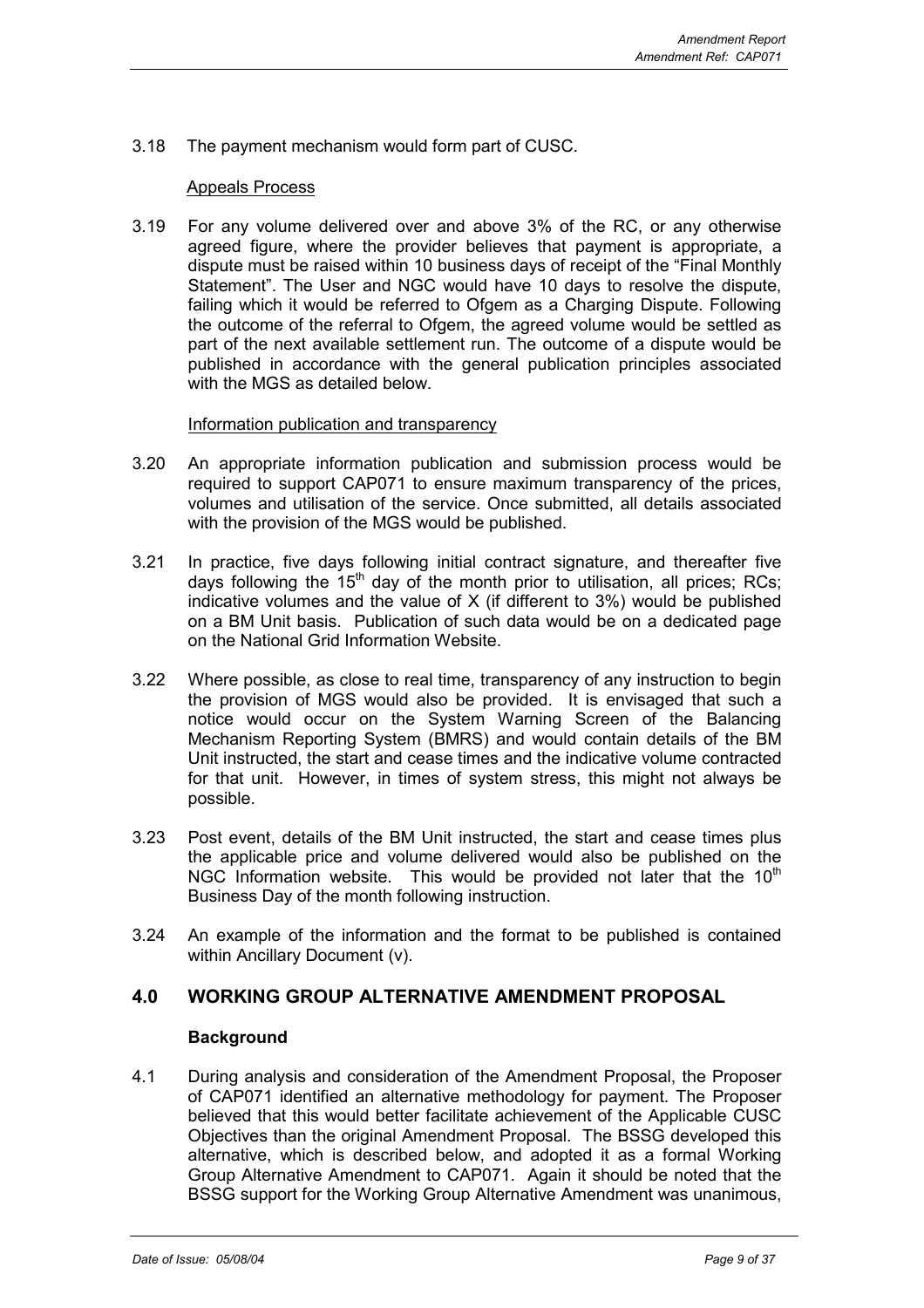and furthermore, the preference of the BSSG for the Working Group Alternative Amendment Proposal over the original Proposal.

## **Description**

- 4.2 Following discussion, the BSSG agreed that the Alternative Amendment Proposal would better meet the Applicable CUSC Objectives and the following changes were unanimously adopted in a Working Group Alternative Proposal:
	- 4.2.1. The Connection Entry Capacity (CEC) would be utilised, purely for payment purposes, in order to drive the amount of MGS that is due for payment. The BSSG noted that provided the value attributed to X is approximately correct, the use of CEC would provide appropriate volumes for payment.
	- 4.2.2 Payment should always be against the lower of volume delivered or  $X\%$  of CEC, where X remains equal to 3 (unless otherwise agreed between the User and NGC) regardless of the position of MEL.



4.3 This is illustrated diagrammatically as follows:

- 4.4 The Working Group Alternative Amendment is identical to the original CAP071 Proposal in all other respects.
- 4.5 CAP071 new definitions are detailed in Ancillary Document (iii). It should be noted that a new definition will not be required for "Operational Day" should CAP047 be implemented, nor a new definition of "Registered Capacity" if the Working Group Alternative Amendment Proposal is implemented.

#### **Cost Impact of CAP071 and the Working Group Alternative Amendment Proposal**

4.6 It is not envisaged that significant IT development costs would be incurred by NGC as a result of the implementation of CAP071 or the Working Group Alternative Amendment Proposal. The only anticipated cost would be that of an additional web page on the NGC Information Website, plus some resource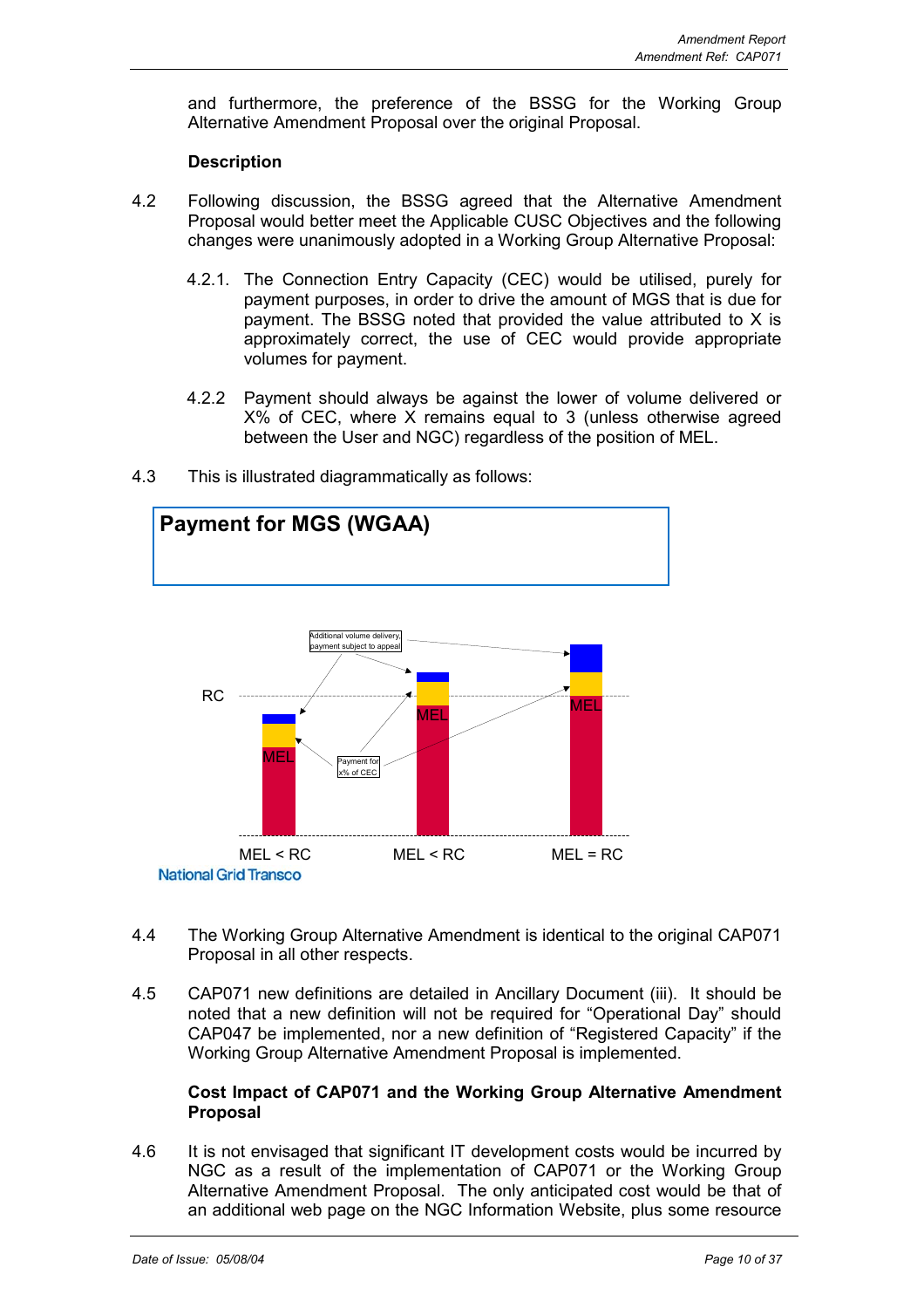cost to update the site as and when necessary. No significant development costs have been identified by potential service providers.

## **Legal Text**

4.7 The legal text required to give effect to CAP071 and the Working Group Alternative Amendment Proposal are attached as Ancillary Documents (i) & (ii).

## **5.0 IMPLEMENTATION AND TIMESCALES**

5.1 In order to ensure that contracts for the revised MGS are in place in sufficient time to enable delivery for Winter 2004/5, NGC recommends that, if an Authority decision is received on or before 17 September 2004, CAP071 or the Working Group Alternative Amendment Proposal is implemented on 1 October 2004. If an Authority decision is received after 17 September 2004, the NGC recommends that this Proposal or the Working Group Alternative Amendment is implemented 10 business days after that decision is received.

## **6.0 IMPACT ON THE CUSC**

6.1 CAP071 and the Working Group Alternative Amendment Proposal seek to amend Section 4 of the CUSC.

## **7.0 ASSESSMENT AGAINST APPLICABLE CUSC OBJECTIVES**

- 7.1 The Proposer, the Working Group and NGC believe that both the original Proposal and the Working Group Alternative Amendment Proposal better facilitate the Applicable CUSC Objectives. However, we believe that the Working Group Alternative Amendment Proposal would better facilitate the Applicable CUSC Objectives compared to the original Proposal as it would fulfil the same principles but in a simpler manner. By facilitating MGS, the market would receive the appropriate signals in emergency circumstances to provide additional generation on a reasonable endeavours basis. This would facilitate Paragraph 1 of Conditions C & F of National Grid's Transmission Licence "the efficient discharge by National Grid of the obligations imposed on it by the Act and the Transmission Licence".
- 7.2 The Proposer, the Working Group and NGC also believe that the provision of a clear framework for MGS should ensure an enhanced level of market certainty with regard to transparency, processes, responsibilities and remuneration. This would facilitate "effective competition in the generation and supply of electricity, and (so far as consistent therewith) facilitating such competition in the sale, distribution and purchase of electricity".

## **8.0 IMPACT ON CUSC PARTIES**

8.1 The proposed Amendment would facilitate the ability of CUSC parties to provide a MGS.

## **9.0 IMPACT ON CORE INDUSTRY DOCUMENTS**

#### **Changes required to Core Industry Documents to give effect to the Proposed and Alternate Amendment**

9.1 A number of consequential changes to other industry documents would be required as a result of implementation of CAP071 or the Working Group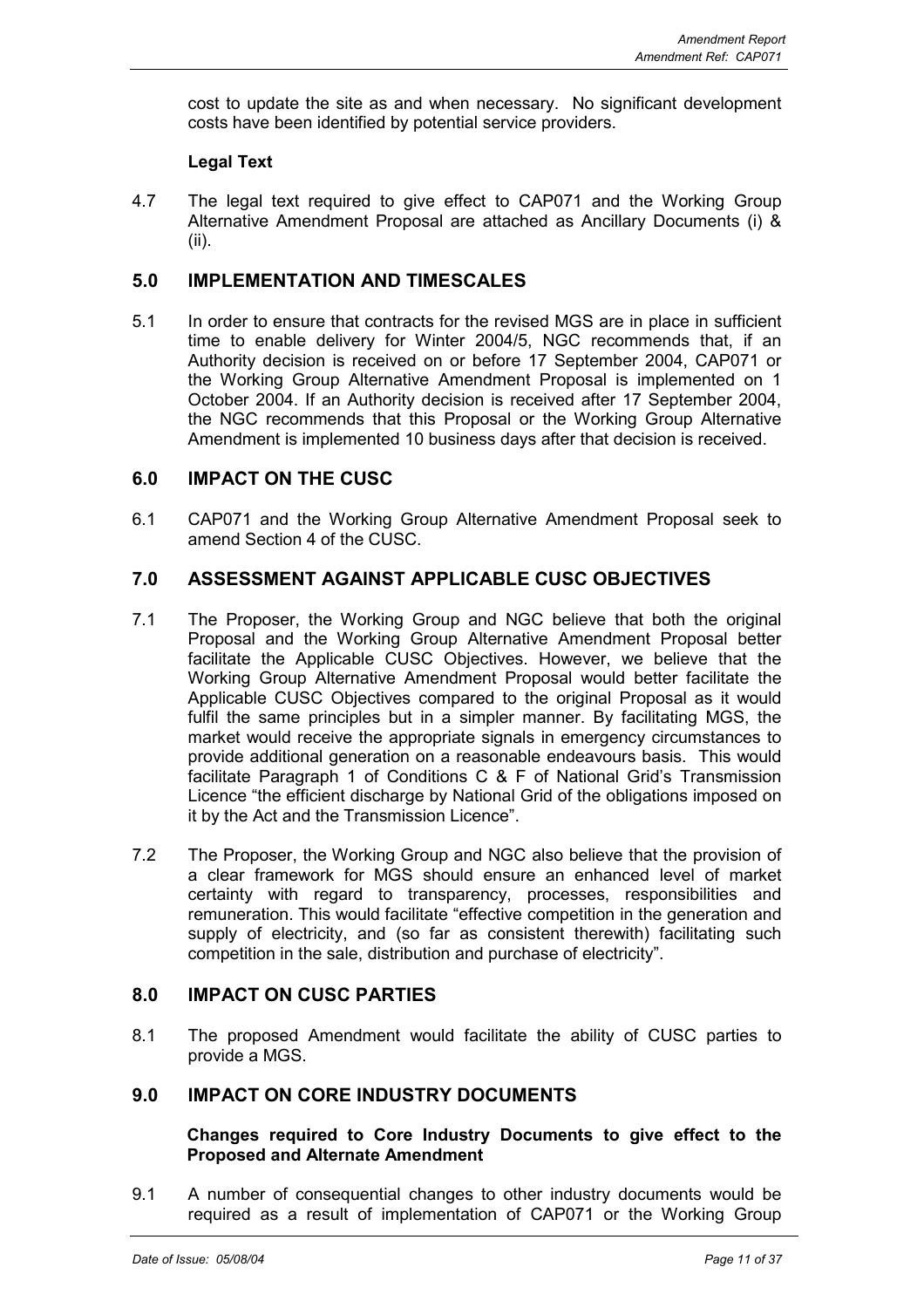Alternate Amendment Proposal. These are the Grid Code (GC), Procurement Guidelines (PGs), Balancing Principles Statement (BPS) and the Applicable Balancing Services Volume Data (ABSVD).

*Summary of Other Consultations*

9.2 NGC has consulted on all changes associated with CAP071 in parallel, thus allowing the Industry to consider all issues associated with the development of MGS at the same time and to allow the findings on the impact of all CAP071 consultations to be presented to the Authority for consideration at the same time.

#### BETTA Impact

9.3 CAP071 is an England and Wales CUSC Amendment that is being progressed against the applicable England and Wales Objectives. However, at some point CAP071 would be consulted on as to whether it would be appropriate to implement on a GB basis, under BETTA. NGC foresees no significant issues in relation to CAP071 & BETTA.

#### Maximum Generation Service Agreement

9.4 As a result of the inclusion of provisions for MGS in the CUSC, a new MGSA will require implementation. An example of the proposed Agreement is illustrated in Ancillary Document (iv).

## **10.0 VIEWS AND REPRESENTATIONS**

10.1 This Section contains a summary of the views and representations made by consultees during the consultation period in respect of the Proposed Amendment and the Working Group Alternate Amendment.

## **Views of Panel Members**

10.2 No views were received from Panel members in their capacity as Panel Members.

## **Responses to Consultation**

10.4 NGC received six responses following publication of the original CAP071 Consultation Document. Four supported the Proposal, two did not. The following table provides an overview of each representation. Copies of the representations are attached as Annex 2.

| <b>Reference</b> | Company                  | <b>Supportive</b> | <b>Comments</b>                                                                                                                                                                                                                    |
|------------------|--------------------------|-------------------|------------------------------------------------------------------------------------------------------------------------------------------------------------------------------------------------------------------------------------|
| CAP071-CR-01     | <b>British</b><br>Energy | No                | Would not better facilitate the<br>Applicable CUSC Objectives.<br>Unconvinced that the service<br>$\bullet$<br>cannot be provided under the<br>existing bid/offer process.<br>Would provide unfair support to<br>Maxgen providers. |
| CAP071-CR-02     | Centrica                 | Yes               | In favour of the Working Group<br>$\bullet$<br>Alternative Amendment on the<br>grounds of efficiency.<br>Would better facilitate the<br>٠<br>Applicable CUSC Objectives.<br>Capping mechanism is an                                |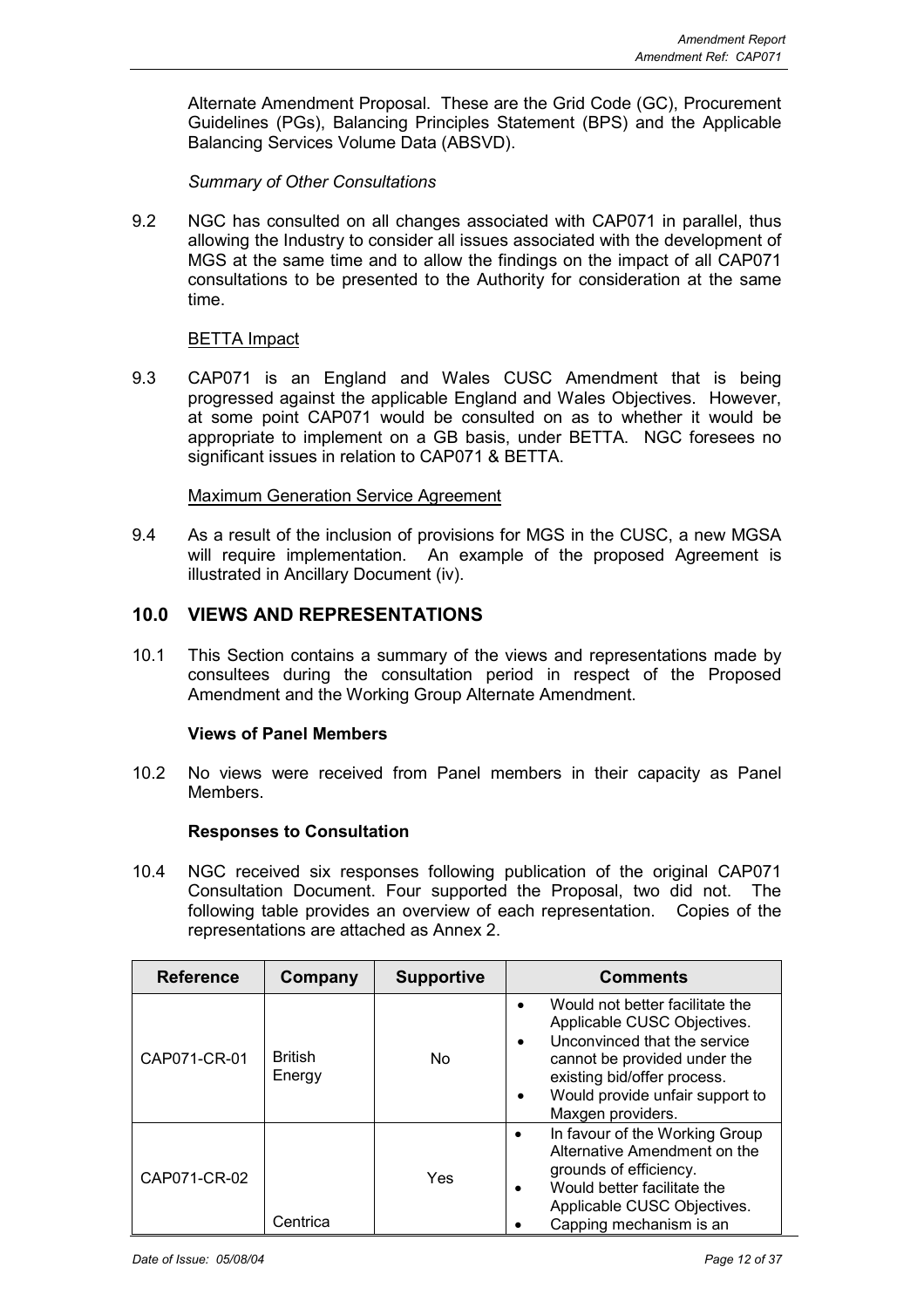|              |                                      |     | integral part of the solution to<br>prevent manipulation.<br>Would welcome the ex-ante<br>$\bullet$<br>publication of information.                                                                                                                                                                                                                                                                                                                                                                                         |
|--------------|--------------------------------------|-----|----------------------------------------------------------------------------------------------------------------------------------------------------------------------------------------------------------------------------------------------------------------------------------------------------------------------------------------------------------------------------------------------------------------------------------------------------------------------------------------------------------------------------|
| CAP071-CR-03 | <b>EDF Energy</b>                    | Yes | In favour of the Working Group<br>$\bullet$<br>Alternative Amendment as<br>simpler to implement.<br>As it is proposed to use MGS<br>under specifically defined<br>emergency circumstances do<br>not believe that it would be<br>discriminatory to allow providers<br>to breach their TEC.                                                                                                                                                                                                                                  |
| CAP071-CR-04 | PowerGen                             | Yes | In favour of the Working Group<br>$\bullet$<br><b>Alternative Amendment</b><br>Proposal.<br>Would enhance market certainty<br>$\bullet$<br>with regard to transparency,<br>processes, responsibilities and<br>remuneration.<br>Would facilitate appropriate<br>signals to the market to provide<br>additional generation on a<br>reasonable endeavours basis.                                                                                                                                                              |
| CAP071-CR-05 | <b>RWE</b>                           | No  | In support of the principle that<br>$\bullet$<br>the full capability of plant should<br>be delivered to the System at<br>times of stress.<br>Not clear that the proposed<br>service achieves anything not<br>already available under existing<br>CUSC, GC, or BSC provisions.<br>Regards the appeal process as<br>$\bullet$<br>a cumbersome solution to the<br>problem of over delivering<br>energy.<br>Of the two approaches towards<br>remuneration, in support of the<br><b>Working Group Alternative</b><br>Amendment. |
| CAP071-CR-06 | Scottish &<br>Southern<br>Energy plc | Yes | Believe that instead of relying<br>$\bullet$<br>just on RC, account should be<br>taken of an Interconnector BM<br>Unit's ICE.<br>Can see no reason why the<br>$\bullet$<br>maximum usage of time<br>following instruction should be<br>limited to two hours.<br>Do not agree with the proposed<br>appeals process.                                                                                                                                                                                                         |

10.5 Respondents were asked to specifically consider and respond to the following five aspects:

## **1 In your view, does CAP071 better facilitate the Applicable CUSC Objectives**

1.1 Four respondents considered that CAP071 Amendment Proposal would better meet the Applicable CUSC Objectives, as stated by the Proposer, whilst two respondents did not agree.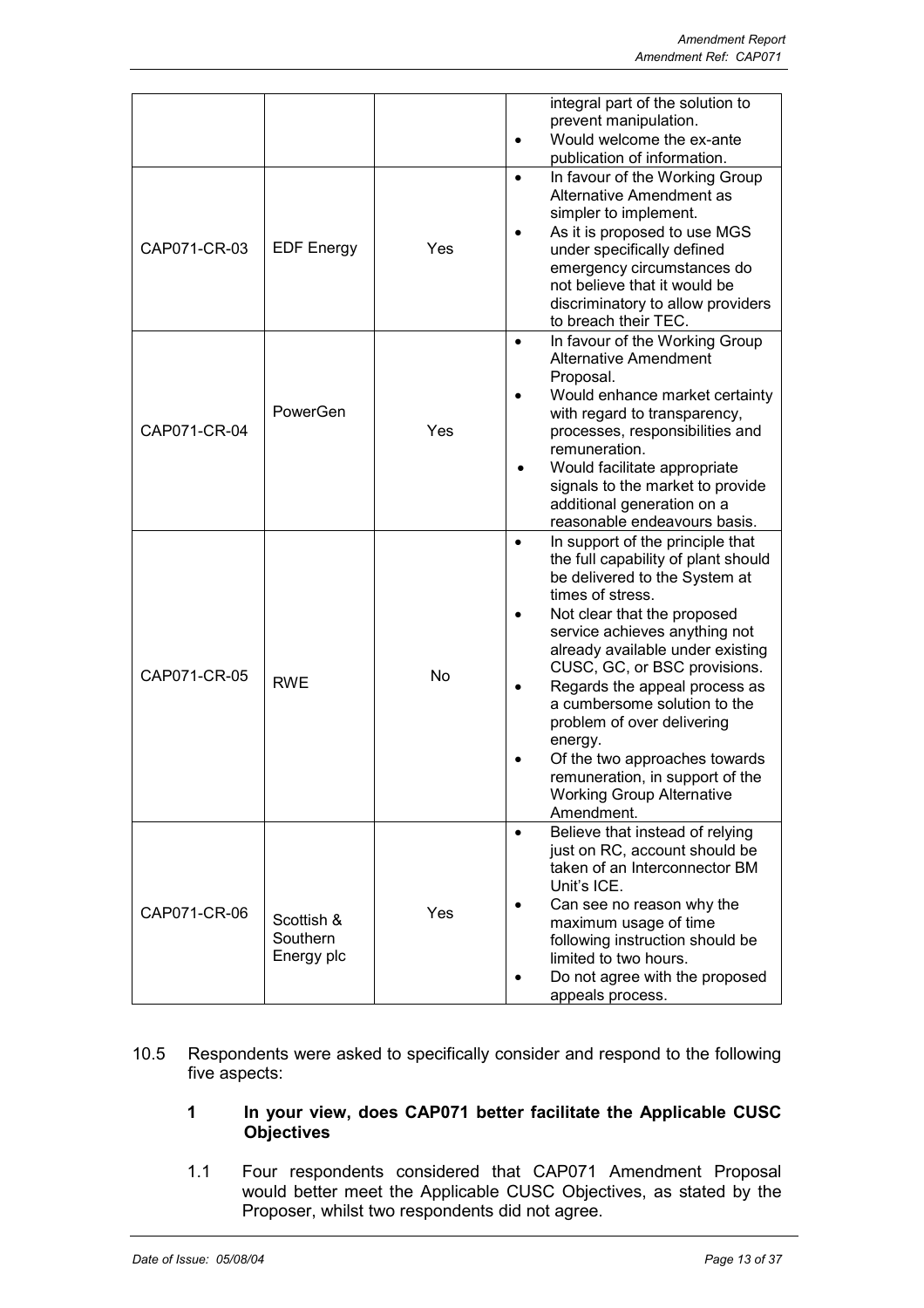- 1.2 One respondent held the view that "it is not at all clear that the proposed maximum generation service achieves anything that is not already available under the existing provisions in the BSC, CUSC and Grid Code."
- 1.3 Whilst the second respondent remained "unconvinced that this service cannot be provided by the existing bid/offer process under the BSC."

## *NGC response to the points above:*

- 1.4 NGC remains of the view that CAP071 better meets the Applicable CUSC Objectives and will represent an improvement over the interim solution. The original MGS Proposal and the improved mechanism proposed by CAP071 and the Working Group Alternative Amendment ensures that a robust, simple and transparent enduring mechanism is in place. We believe that CAP071 provides clarity on actions that will be taken in emergency circumstances, allowing for visibility of additional volumes available in times of an emergency.
- 1.5 Significant industry consultation and debate has taken place on MGS over the past eight months, including consideration for the provision of the service through existing or modified mechanisms within the BSC. A key element to MGS is its non-firm nature, whilst the BM is fundamentally based on the firm delivery of energy and the associated incentives in the form of imbalance prices to ensure firmness at all times. As this would be an extension of the provision of energy, it would not be possible to remove the subsequent imbalance exposure. Acceptance of offers in the BM assumes firm volume delivery with exposure to imbalance prices if the volume is not delivered. NGC remains of the view that a MGS solution via the BM/BSC would not provide the appropriate incentives given the non firm nature of service delivery.

#### **2 In your view, does the Working Group Alternate Amendment Proposal better meet the Applicable CUSC Objectives.**

2.1 Four respondents expressed the view that CAP071 Working Group Amendment Proposal would better meet the Applicable CUSC Objectives. As two respondents were not in favour of the Proposal a preference was not expressed, however, with regard to the specific area of remuneration one respondent expressed a preference for the Alternative Amendment Proposal's proposed use of CEC.

## *NGC response to the above point:*

- 2.2 Taking into account the complexity surrounding the payment for the provision of MGS and the requirement of the Original Proposal to reintroduce RC into CUSC, NGC considers that implementation of the Working Group Alternative Amendment Proposal would better facilitate the Applicable CUSC Objectives in a simpler manner than the original Proposal.
- **3 Do you agree that MGS should be classed as an Emergency Service? If not, please explain.**
- 3.1 Three respondents confirmed their view that MGS should be classed as an Emergency Service, whilst two did not specifically comment.
- 3.2 One further respondent stated that "treatment of the Maxgen service as an Emergency Instruction will in fact damage competition as the full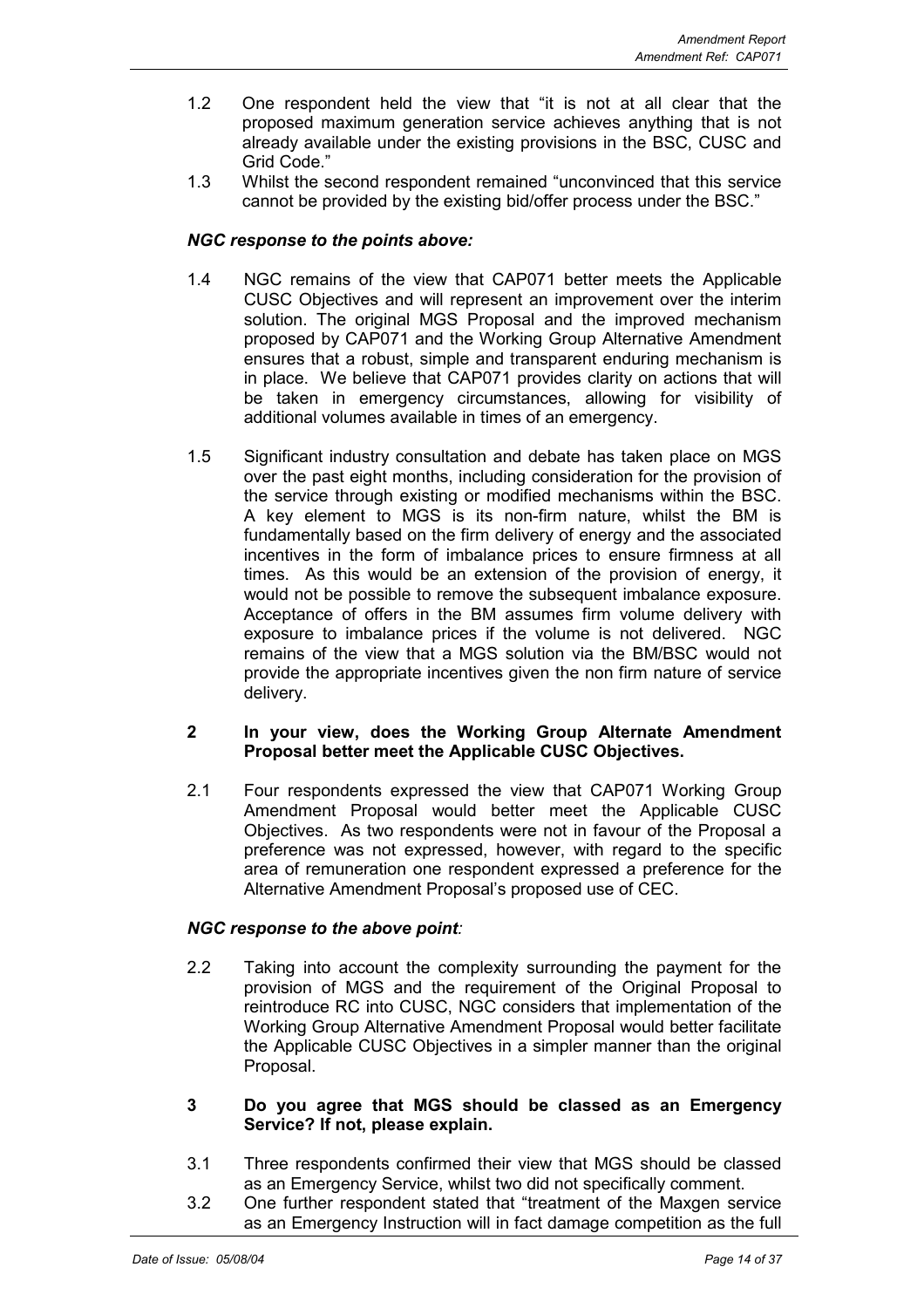costs that a Maxgen provider imposes on the transmission system will not be charged to that provider and will instead fall on other users."

#### *NGC response to the above points:*

- 3.3 We concur with the view that MGS should remain as an Emergency Service as it is envisaged that it will be utilised on an infrequent basis at times when the System is under severe stress and after all other commercial mechanisms have been utilised. The very fact that the service only seeks to access generation which would not be made available on a commercial nature, further underlines the extraordinary nature of this service.
- 3.4 It is NGC's view that CAP071 and the Working Group Alternative Amendment Proposal have been developed to remove/minimise the opportunity for a generator to avoid costs it imposes on the transmission. CAP071 and the Working Group Alternative Amendment Proposal place strict limits on the volume of MGS that will be automatically remunerated ensuring that it would be uneconomic for a generator to withhold "commercial" generation against the expectation of a MGS instruction.
- **4 CAP071 mechanism has been specifically designed to address concerns of discrimination and manipulation associated with breaching TEC and any delivered volume not being subject to TNUOS. Do you believe that the proposed mechanism in CAP071 and the Working Group Alternative Amendment address these issues?**
- 4.1 Three respondents stated that, in their view, the proposed mechanism within CAP071 and the Working Group Alternative Amendment Proposal would address these issues.
- 4.2 One respondent maintained the view that "By facilitating a scheme outside the Balancing Mechanism…………..unfair support is given to Maxgen providers……." .

## *NGC response to the above points:*

- 4.3 We share the majority view that the CAP071 proposed mechanism would mitigate the opportunity to either manipulate the monies received or discriminate in favour of one participant over another.
- 4.4 It is NGC's view that CAP071 and the Working Group Alternative Amendment Proposal have been developed to remove/minimise the opportunity for a generator to avoid costs it imposes on the transmission. CAP071 and the Working Group Alternative Amendment Proposal place strict limits on the volume of MGS that will be automatically remunerated ensuring that it would be uneconomic for a generator to withhold "commercial" generation against the expectation of a MGS instruction. Neither do we believe that the facilitation of MGS outside of the BM provides an unfair advantage. The opportunity to sign a MGS contract is open to all providers who are able to operate at a level above MEL.
- **5 Are there any specific areas in relation to CAP071 upon which you wish to comment:**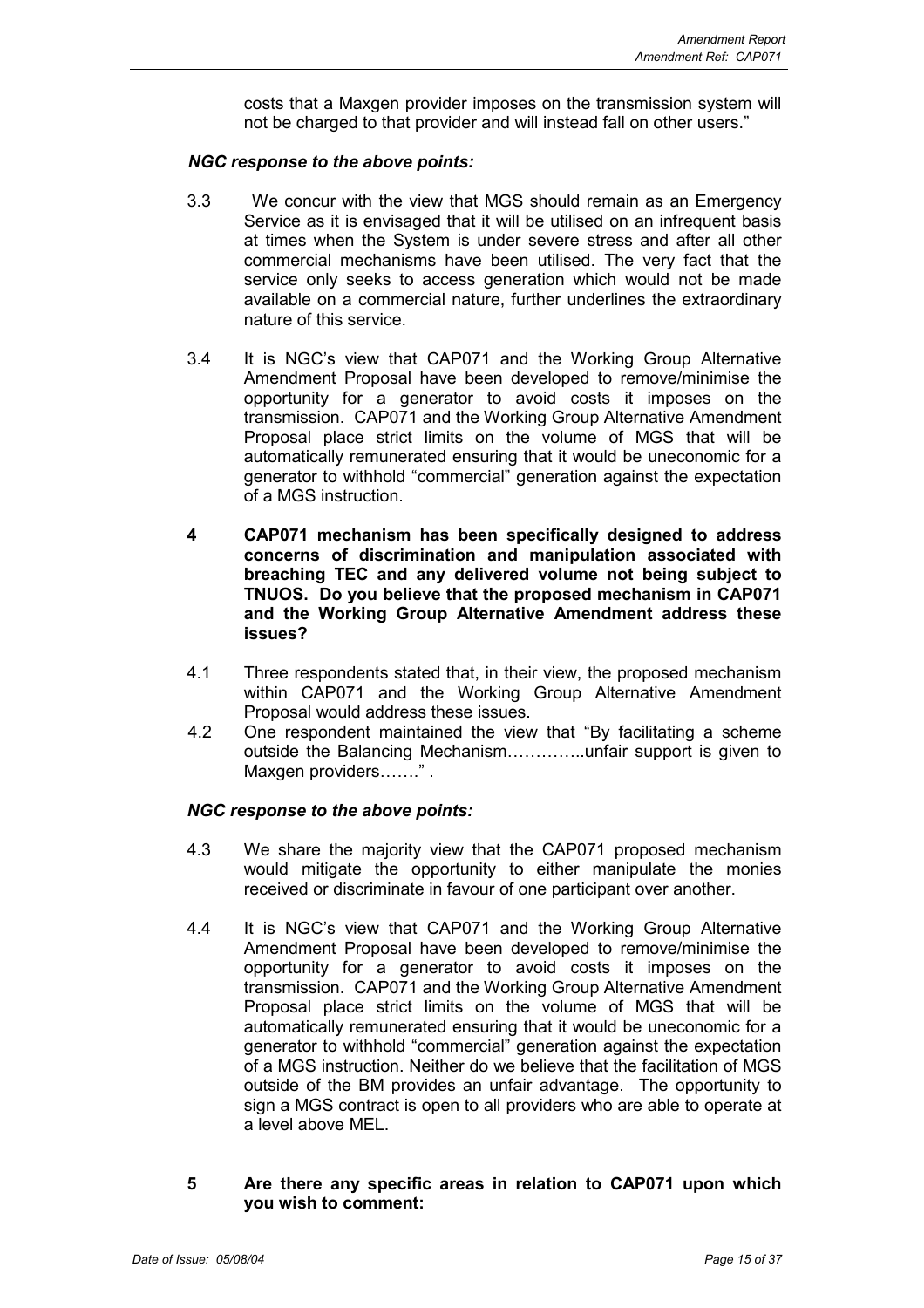## **5.1 Description of MGS**

- 5.1.1. Three respondents confirmed their agreement with the definitive description of MGS.
- 5.1.2. A further respondent, who was broadly supportive of the aims of CAP071, believed that "all producing BM Units should be treated as equals" and proposed that the definition of MGS should be "expanded to permit Interconnector BM Units to provide MGS" and provided additional wording in order to facilitate this.
- 5.1.3. One respondent believed that "the service as specified as the proposed amendment could encourage parties to withhold capacity in order to avoid TNUoS charges and may create gaming opportunities."

## *NGC response to the above points:*

- 5.1.4 MGS is targeted towards gaining access to additional generation that is not commercially viable for the generator to offer into the usual market mechanisms. It does not address the issue of how to handle spare capacity on interconnectors. We note the issue concerning Interconnector headroom capacity was raised recently in a Security of Supply consultation paper issued by Ofgem and do not consider these comments relate to a MGS.
- 5.1.5 It is NGC's view that CAP071 and the Working Group Alternative Amendment Proposal have been developed to remove/minimise the opportunity for a generator to avoid costs it imposes on the transmission. CAP071 and the Working Group Alternative Amendment Proposal place strict limits on the volume of MGS that will be automatically remunerated ensuring that it would be uneconomic for a generator to withhold "commercial" generation against the expectation of a MGS instruction. We do not believe that MGS allows for the avoidance of TNUOS charges and therefore potential gaming. MGS will only be instructed on an emergency basis and will therefore not provide an opportunity to avoid TNUOS on either a regular or predictable basis.

## **5.2 Utilisation**

- 5.2.1 Three respondents concurred with the views of the Working Group in that MGS should only be utilised as an emergency instruction after the System Operator had accepted all valid and feasible Bid-Offer Acceptances.
- 5.2.2 A second respondent queried the proposed maximum usage limitation period of two hours.
- 5.2.3 A further respondent reiterated its opposition to the introduction of a commercial MGS service, as originally stated in its response to the MGS implemented for Winter 2003/04. However, it also added that if CAP071 were implemented as an enduring service "we believe that it should only be called in emergencies and that the circumstances should be clearly prescribed" and advised that a suggested hierarchy had been included in its response to the Grid Code consultation on consequential changes arising from CAP071.

## *NGC response to the above points:*

5.2.4 A period of two hours was selected as the maximum period of time a single Emergency Service Instruction could be maintained, following discussion on the part of all members of the BSSG. Provision across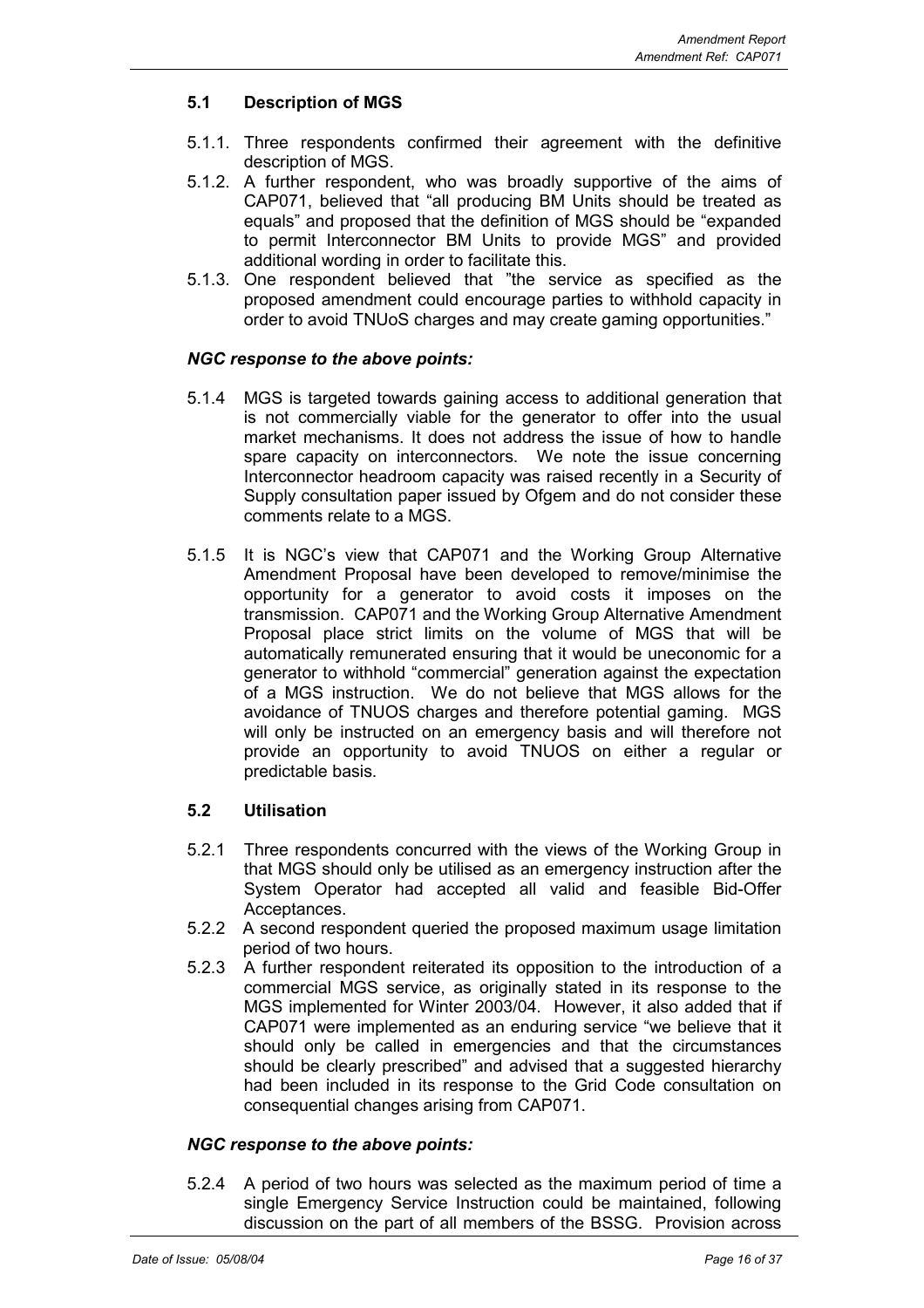timescales over the 2 hour period was considered that it could be onerous on plant to deliver above this duration. If a MGS provider was able to deliver for a longer period of time a further appropriate MGS instruction may be issued if required by the System Operator*.*

5.2.5 With regard to the issues concerning inclusion of a hierarchy within the GC these comments have been dealt within the associated Grid Code Consultation Report.

## **5.3 Price Submission**

5.3.1 No specific comments were received.

## **5.4 Settlement of MGS**

- 5.4.1 Four respondents commented specifically on this area:
- 5.4.2 One respondent stated, "as MGS is proposed as an emergency service we do not believe that it is discriminatory to allow providers to breach their TEC ………".
- 5.4.3 A second respondent expressed its view that "the solution chosen by the working group to cap the volume of MGS at 3 percent is a pragmatic approach, which where appropriate is supplemented by an appeals mechanism." This approach had allayed the respondent's previous concerns on the ability of Parties to manipulate the service.
- 5.4.4 The Proposer confirmed its belief that the provisions contained within CAP071 provide "suitable protection against manipulation or discrimination.
- 5.4.5 A further respondent, in line with its previous comment on the description of MGS, suggested that for the Interconnector only "instead of just relying on RC, that account is also taken account of Interconnector BM Unit's ICE."

## *NGC response to the above point:*

5.4.6 Please refer to our responses in 5.1.4 and 5.1.5.

## **5.5 Appeals Process**

- 5.5.1 Four respondents commented specifically on this area.
- 5.5.2 Two of these respondents believed that the supplementation of an appeals process would serve to mitigate against the potential for abuse of MGS.
- 5.5.3 One respondent did not agree with the proposed appeals process, citing that if a figure greater than 3% is agreed bilaterally between the User and NGT "then all payments due under such an agreement should be forthcoming". It believed that "It is total discriminatory to arbitrarily subject such payments to an appeals process."
- 5.5.4` A further respondent did not support the use of appeals as part of an enduring MGS process, stating that it was a "cumbersome solution to the problem of over delivering energy. We believe that the removal of this process will encourage parties to establish a robust percentage of RC/CEC in the MGS contracts and ensure that the SO has greater certainty over the energy that can be delivered. Increased flexibility could be provided by enabling parties to vary the percentage of RC/CEC factor on an operational basis either shortly before or at a time that the contract is called."

#### *NGC response to the above points:*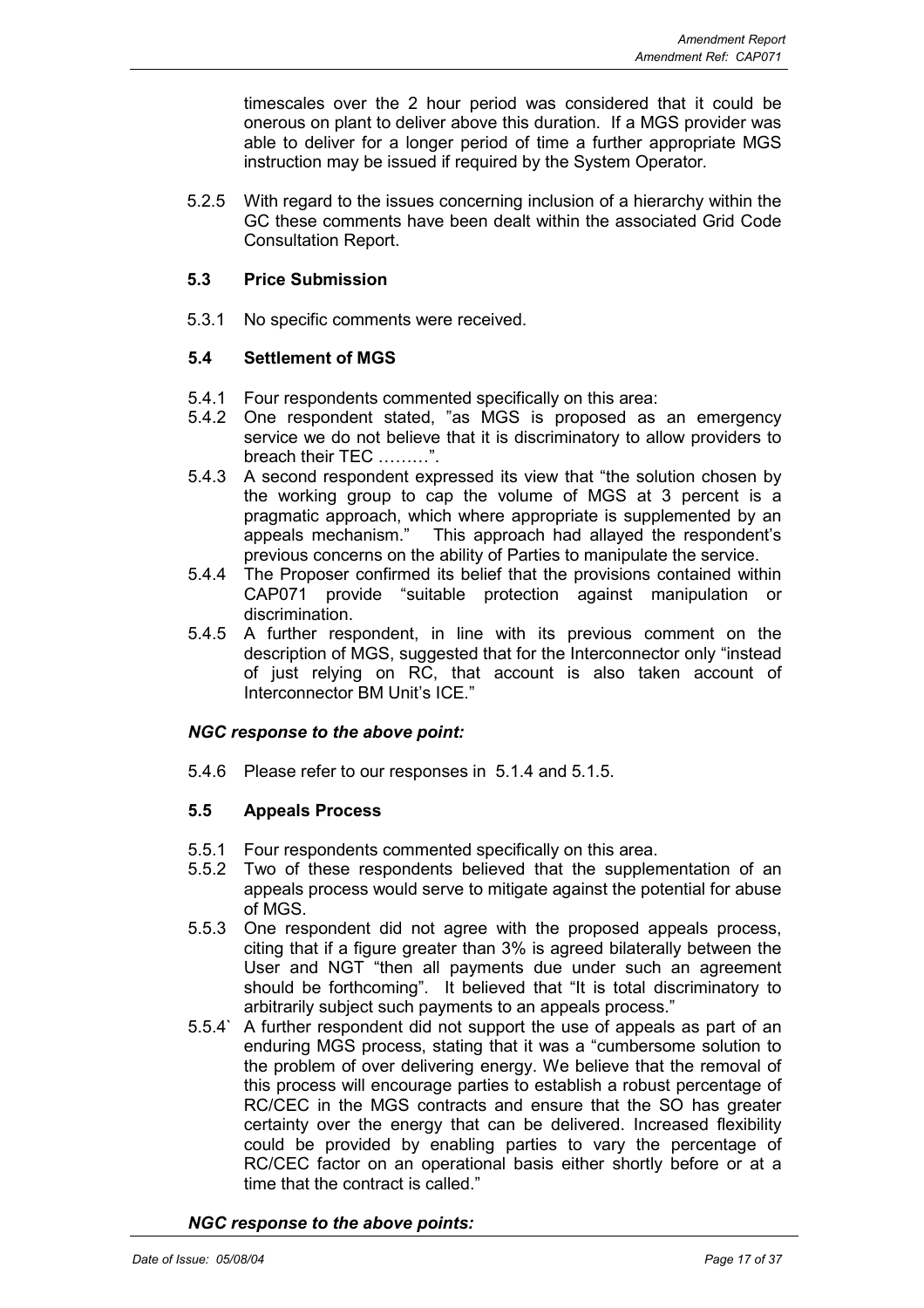- 5.5.5 If an X figure other than 3% is agreed then payment will be guaranteed for up to X% of RC for CAP071 or X% of CEC for the Working Group Alternative Amendment Proposal.
- 5.5.6 We note the respondent's view that the removal of the dispute process would encourage more robust 'X' percentages. However, given that MGS will only be delivered in emergency circumstances NGC believes that it is vital to ensure there is a mechanism to facilitate payment for additional "emergency" energy if appropriate and the existing charging dispute mechanism with a decision by the Authority is the best way to achieve this.
- 5.5.7 It is our view that the use of an established CUSC dispute process for a service that is likely only to be used upon rare occasions is appropriate.

## **5.6 Information publication and transparency**

- 5.6.1 Two respondents commented specifically on this issue.
- 5.6.2 One welcomed the introduction of improved transparency by the ex ante publication of submitted prices and volumes.
- 5.6.3 The second respondent commented that "Improved transparency…………serve to mitigate against the potential for abuse of this service."

#### *NGC response*:

5.6.4 We are of the opinion that the proposed information and submission process will ensure maximum transparency of the prices, volumes and utilisation of the service and help to avoid potential instances of manipulation and discrimination.

## **6 Proposed timescale for implementation**

6.1 No comments were received on this specific aspect.

#### *NGC response:*

6.2 In order to ensure that contracts for the revised MGS are in place in sufficient time to enable delivery for Winter 2004/5, NGC recommends that, subject to the receipt of an Authority decision on or prior to 17 September 2004, CAP071 or the Working Group Alternative Amendment Proposal is implemented on 1 October 2004. If an Authority decision is received after 17 September 2004, the NGC recommends that this Proposal be implemented 10 business days after that decision is received.

## **General**

10.6 One respondent additionally commented that a "maximum generation service, if it continues, should be set in the context of a wider review of the options available to the SO at times of system stress."

#### *NGC response to the above point:*

10.7 We note this view. However, we believe these comments fall outside the scope of the issues raised within CAP071.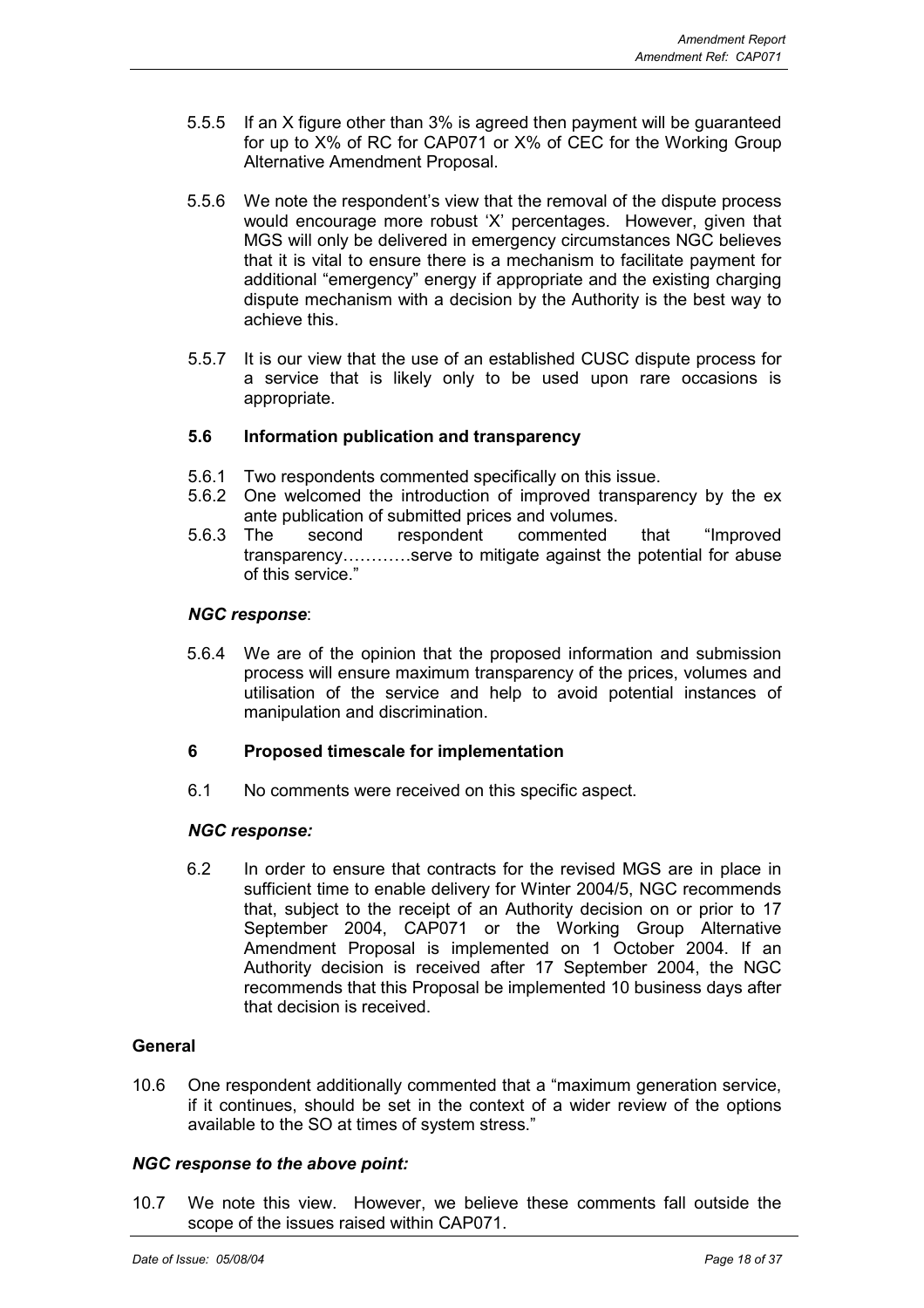10.8 One respondent acknowledged that CAP071 related to the provision of MGS and queried whether there was a similar service that could be extended to capture the demand side response.

### *NGC response to the above point :*

- 10.9 There is provision within the GC for the provision of demand control within OC6 to facilitate demand side measures*.*
- 10.10 NGC received one response following publication of the Additional Consultation Document when respondents were asked to specifically consider the legal text for CAP071 and the Working Group Alternative Amendment Proposal. This respondent confirmed its views to the original consultation*.*

## **11.0 NGC RECOMMENDATION**

11.0 NGC remains supportive of developing an enduring MGS service that would seek to address the concerns raised during the consultation for the provision put in place for Winter 2003/04 and recommends the implementation of the Working Group Alternative Amendment Proposal in sufficient time to enable use of the Service for Winter 2004/05.

## **12.0 COMMENTS ON DRAFT AMENDMENT REPORT**

12.1 One respondent submitted comments on the Draft Final Amendment Report. This is attached at Annex 3. A paragraph of the response has been blocked out (with the agreement of the respondent) as it contained commercially sensitive information.

| <b>Reference</b> | Company                                             | <b>Summary of Comments</b>                                                                                                                                                                                                                                                                                                                                                                                          |
|------------------|-----------------------------------------------------|---------------------------------------------------------------------------------------------------------------------------------------------------------------------------------------------------------------------------------------------------------------------------------------------------------------------------------------------------------------------------------------------------------------------|
| CAP071-AR-01     | <b>Scottish &amp; Southern</b><br><b>Energy plc</b> | NGT's response in paragraph 5.1.4<br>concerning the BMU Interconnector<br>ICE is considered as "ill advised".<br>Previous industry correspondences<br>are referenced which it believes<br>provide evidence that the provision<br>of MGS by generators will be<br>dependent upon a plant's technical,<br>rather than commercial, capability<br>and as such is a service that an<br>Interconnector BMU could provide. |
|                  |                                                     | Omission of NGT response in regard to<br>"Settlement of MGS".                                                                                                                                                                                                                                                                                                                                                       |
|                  |                                                     | The different format and structure of<br>Consultation and Amendment Report<br>makes it difficult for interested parties to<br>"compare original consultation document<br>with the draft final document."                                                                                                                                                                                                            |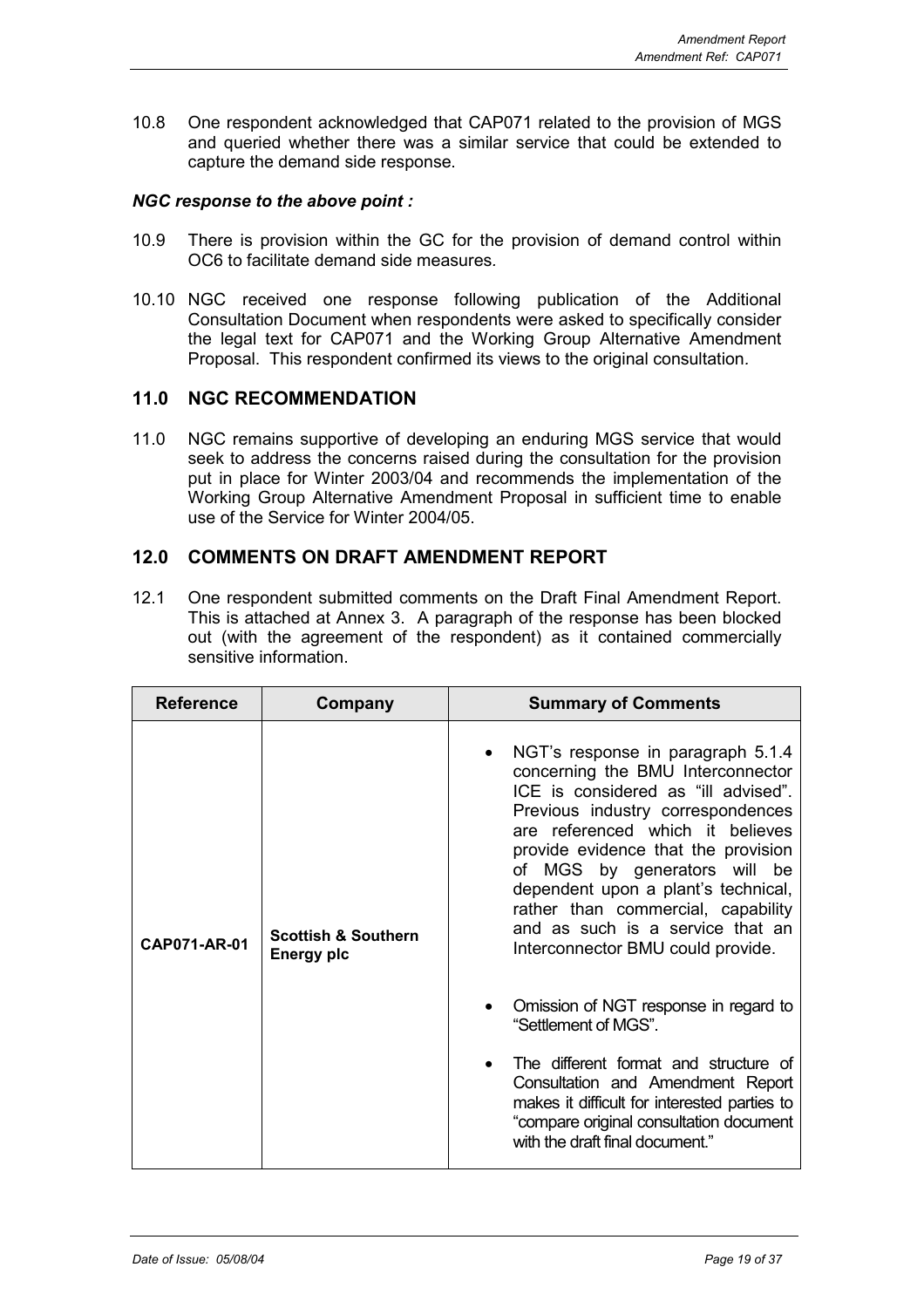#### *NGC response to the above points:*

- 12.2 NGT considers that the respondent's comments relate to the existing arrangements for MGS, and are not therefore directly relevant to CAP071 which seeks to improve on the current mechanisms. During its deliberations, the BSSG acting as the CAP071 Working Group, concluded that the use of Maximum Generation as an Emergency Service would only be suitable for consideration of volumes that are not in the normal operating range of a generator.
- 12.3 A correction has been made to the paragraph reference in Section 10.5.4.6 to refer back to the appropriate response.
- 12.4 The CUSC Amendment process provides for four "fit for purpose" documents: an Amendment Proposal; a Working Group Report; a Consultation document and a Final Amendment Report and these documents are separately described in the CUSC. It is NGC's view that the current format and content of these documents is appropriate to allow market participants to comment on any CUSC Amendment Proposal and for Ofgem to make the final determination.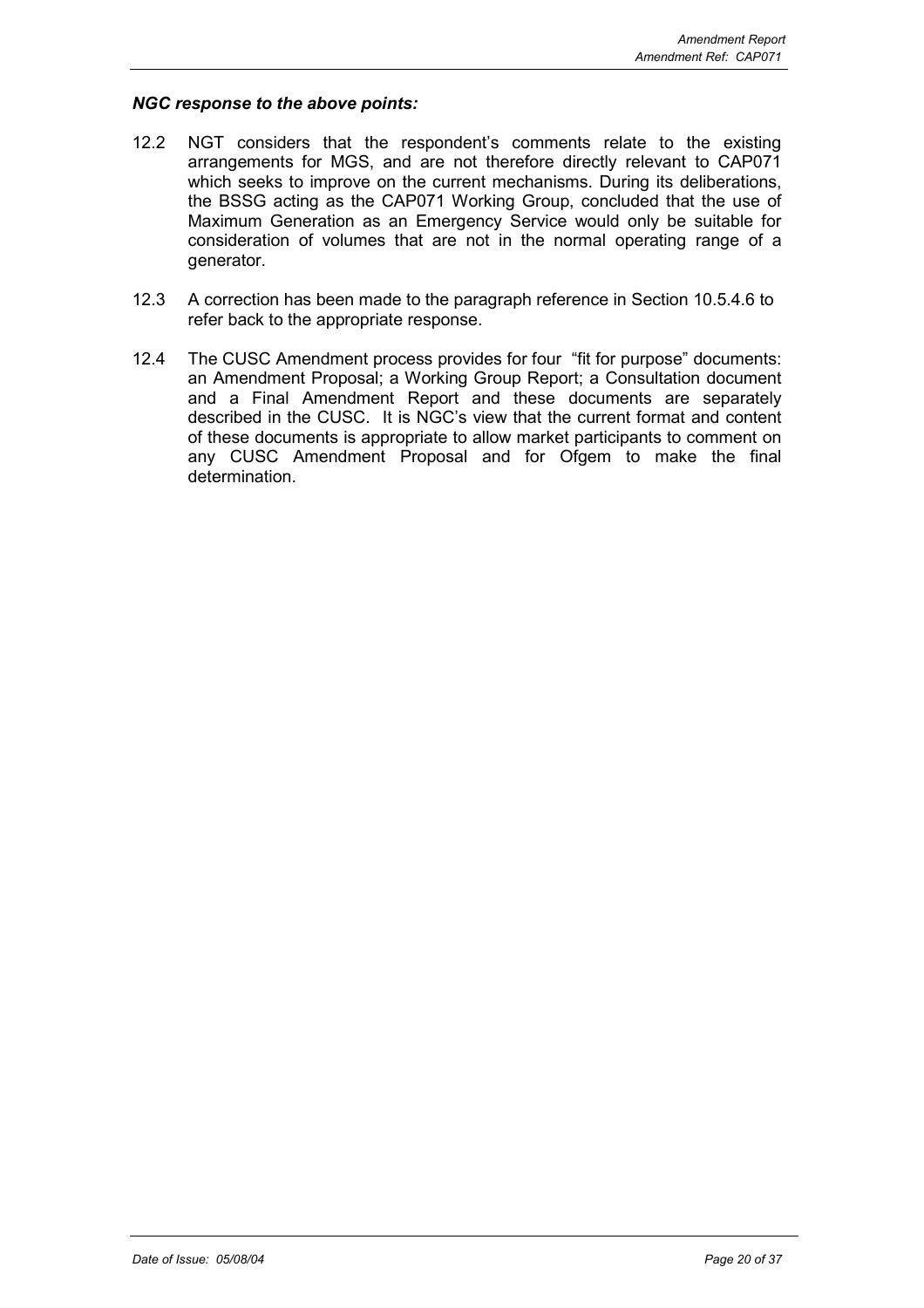## **Annex 1 – CAP071 Amendment Proposal Form**

| <b>CUSC Amendment Proposal Form</b> | <b>CAP071</b> |
|-------------------------------------|---------------|
|                                     |               |

*Title of Amendment Proposal:*

*Development of a Maximum Generation Service*

## *Description of the Proposed Amendment*

*This proposal seeks to improve the efficiency and effectiveness of the current Maximum Generation arrangements by developing the service along the lines contemplated by the BSSG.*

## **i) Greater Clarity of Process**

*\* Clear guidelines as to how and when the service may be called (to be included in the Grid Code and AA4 Documentation). This should cover the interaction with BM Bids and Offers, System Warnings and Demand Control.*

*\* Maximum Generation Service to be called via an Emergency Instruction (as described in BC2.9)*

*\* Notification to warn of imminent instruction (where possible).*

## **ii) Technical Parameters**

*\* All Generation above MEL to be treated as Maximum Generation.*

*\* An appropriate technical parameter should be adopted to provide an upper limit for normal generation (perhaps Registered Capacity (RC) as this can be altered within year). This can then be used in conjunction with MEL to calculate the volume of energy to be considered for remuneration (See iii).* For the purpose of clarity, the technical parameter shall be referred to as [RC] for the remainder of the document, but shall be interchangeable with an alternative suitable technical parameter should such a change be considered appropriate.

## **iii) Remuneration**

*Where MEL is equal to [RC], remuneration shall be guaranteed for 100% of the energy provided under a Maximum Generation instruction.*

*Where MEL is below [RC], Maximum Generation shall be guaranteed remuneration for the first [x]% of [RC] over MEL. 'X' shall be a standard percentage for all providers and should be listed within the CUSC. 'X' may vary according to technology type.*

*If more than [x]% of [RC] can be produced in a circumstance where MEL is below [RC] then the additional energy will be remunerated subject to an appeals mechanism.*

*\* Costs should feed in to imbalance prices as this will help provide the correct market signal.*

*Prices within contract with [y] days notice period to vary. This would be similar to the current arrangements (where y is set to 5 to allow for notification and adjustment of the Ancillary Services settlement systems).*

## **iv) Improved Transparency**

*\* The transfer of generic information currently contained within bilateral contracts in to the CUSC.*

*\* Published figures showing the volume and prices of maximum generation offered (Monthly basis in arrears).*

*\* Published figures showing the capacity, price and utilisation of the Maximum Generation Service post event.*

*\* The ability to vary the notice period of [y] days shall be specified within the CUSC.*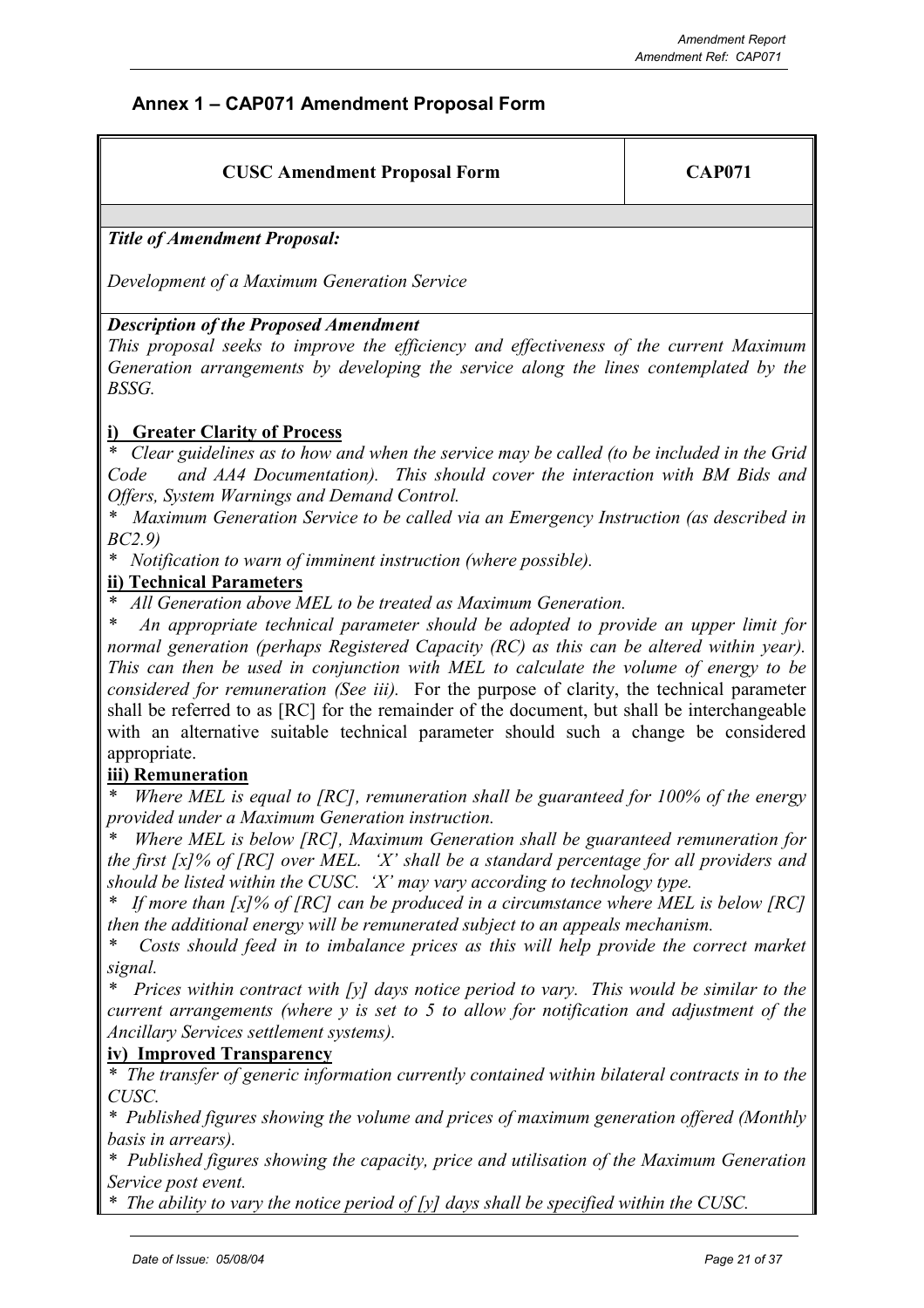## *Description of Issue or Defect that Proposed Amendment seeks to Address*

NGC recently implemented a Maximum Generation service for winter 2003/04. This decision was based on the rationale that this Emergency Service could facilitate additional security of supply by accessing generator output, which would otherwise be unavailable prior to Demand Control. Unfortunately due to the limited time available to implement the new Emergency Service prior to Winter 2003/04 it was not possible to address some important governance issues which in the longer term would be able to ensure greater levels of transparency and utilisation of the Service. National Grid identified this issue….

*"In the longer term a more developed service could be considered. This is likely to involve substantial changes to the BSC and/or CUSC (for example to allow for non-firm BM offers) and is therefore not considered feasible for this winter".*

(Grid Code Consultation Document 22nd September 2003)

This amendment seeks to enhance the arrangements for last winter and thereby better achieve the applicable CUSC objectives. The aim and scope of this amendment proposal are in line with the recent considerations of the BSSG.

## **Impact on the CUSC**:

Changes will be required to Section 4.

Additional Section 4.2.4 describing the Maximum Generation contractual arrangements.

## **Impact on Core Industry Documentation**:

AA4 Documentation:

*-*

- ABSVD (review of current provisions)
- Changes required to PGs

Additions to the Grid Code including;

- Consequential changes to BC2.9 to reflect the contractual arrangements in the CUSC.
- OC7.4.8 NGC System Warnings

**Impact on Computer Systems and Processes used by CUSC Parties**

*Details of any Related Modifications to Other Industry Codes*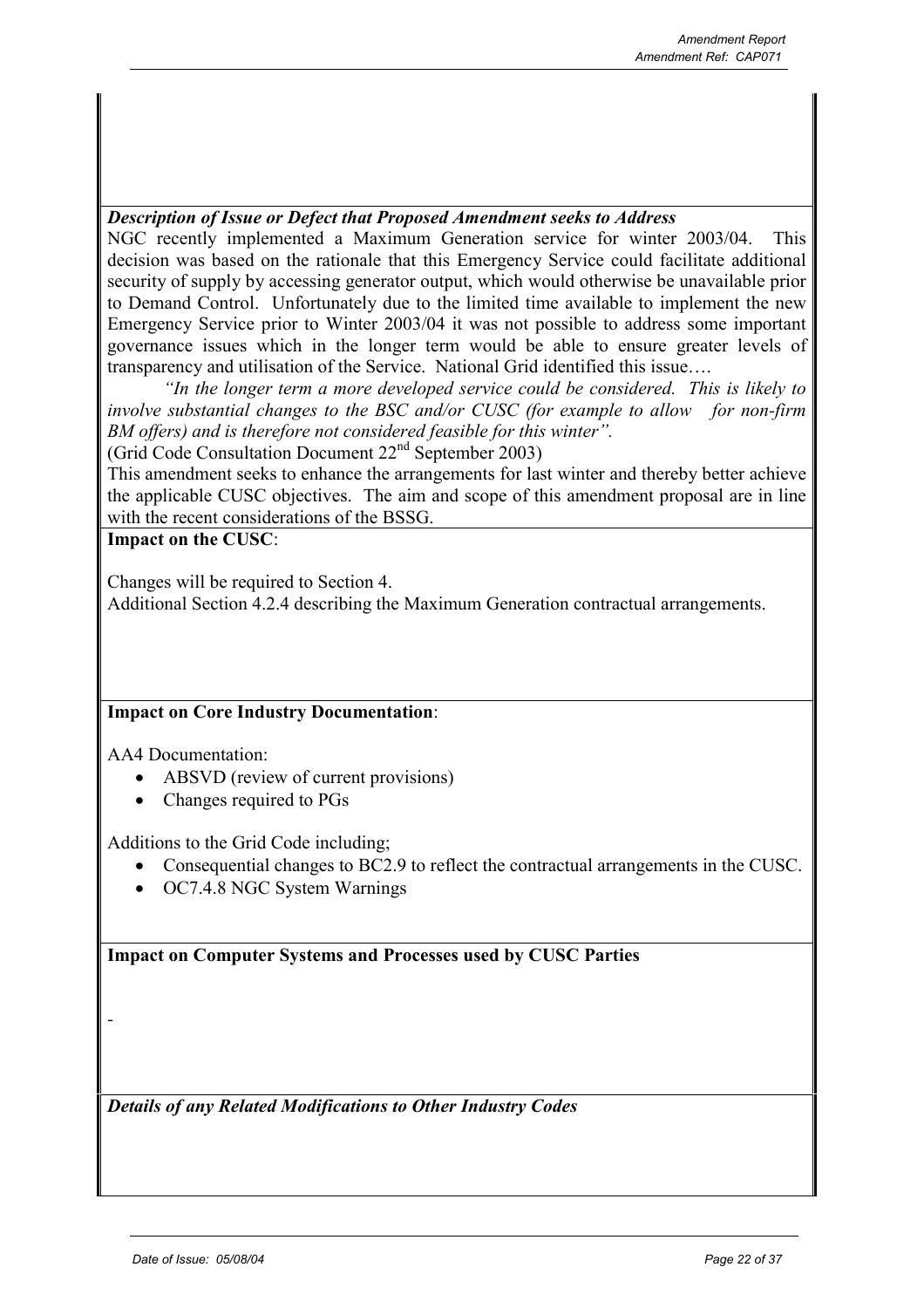*Justification for Proposed Amendment with Reference to Applicable CUSC Objectives\*\** As Proposer of this modification we believe that the facilitation of a Maximum Generation Service through the CUSC would better achieve the applicable CUSC objectives.

(a) the efficient discharge by the licensee of the obligations imposed upon it under the Act and by this licence.

By facilitating a Maximum Generation Service the market will receive the appropriate signals to provide additional generation on a reasonable endeavours basis. This should serve to increase the security of supply in an efficient manner.

(b) facilitating effective competition in the generation and supply of electricity, and (so far as consistent therewith) facilitating such competition in the sale, distribution and purchase of electricity.

Providing a clear framework for a Maximum Generation Service should ensure an enhanced level of market certainty with regard to processes, responsibilities and remuneration.

Additionally, this amendment seeks to improve transparency by allowing market participants to see published information about the volume of service offered (on a monthly basis) and the capacity, price and utilisation of Maximum Generation post event. Transferring the generic information contained within the current bilateral agreements in to an industry document will also increase transparency and therefore facilitate effective competition.

| <b>Details of Proposer:</b><br>Organisation's Name:                                                              | Powergen UK plc       |
|------------------------------------------------------------------------------------------------------------------|-----------------------|
| Capacity in which the Amendment<br><i>is being proposed:</i><br>(i.e. CUSC Party, BSC Party or<br>"energywatch") | <b>CUSC Party</b>     |
| <b>Details of Proposer's</b>                                                                                     |                       |
| <b>Representative:</b><br>Name:                                                                                  | <b>Neil Smith</b>     |
| Organisation:                                                                                                    | Powergen UK plc       |
| <b>Telephone Number:</b>                                                                                         | 02476 424369          |
| <b>Email Address:</b>                                                                                            | neil.c.smith@pgen.com |
| <b>Details of Representative's</b><br>Alternate:<br>Name:                                                        | Claire Maxim          |
| Organisation:                                                                                                    | Powergen UK plc       |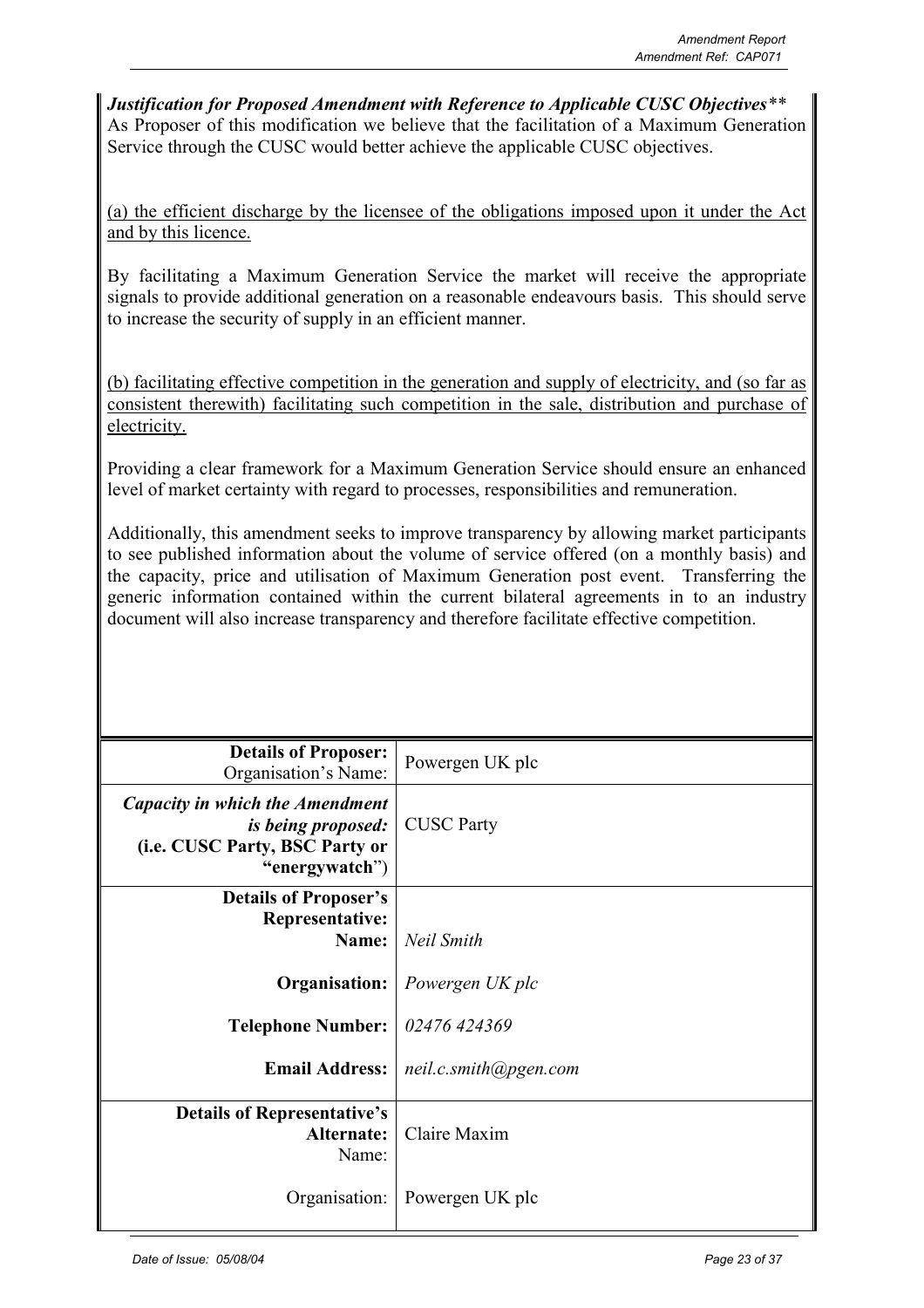| Telephone Number:   02476 425378                       |                                        |
|--------------------------------------------------------|----------------------------------------|
|                                                        | Email Address:   Claire.maxim@pgen.com |
|                                                        |                                        |
| Attachments): NO                                       |                                        |
| If Yes, Title and No. of pages of each Attachment: N/A |                                        |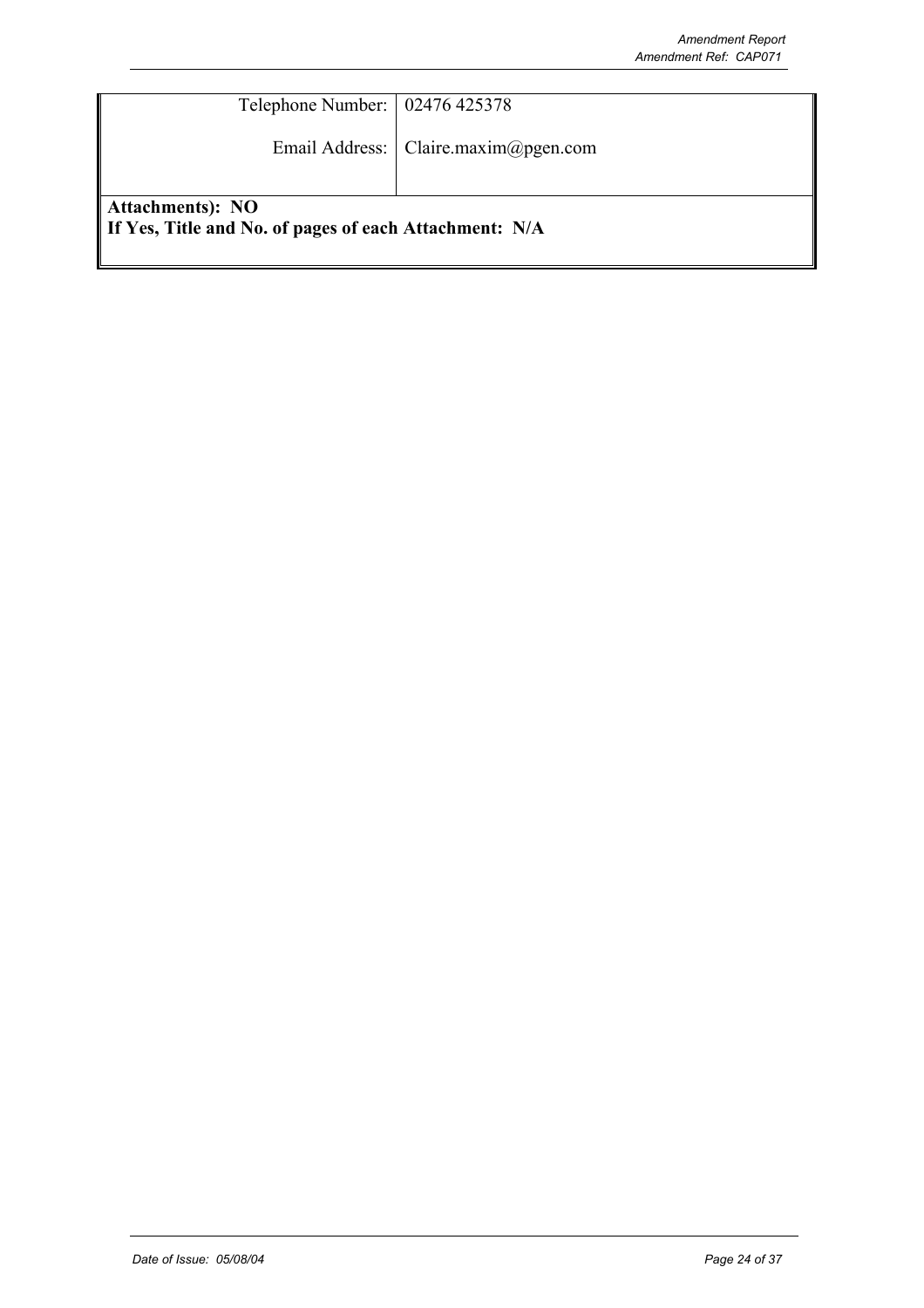## **Annex 2 – Copies of Representations Received to CAP071 Original Consultation**

This Annex includes copies of representations received following circulation of the Consultation Document on 28 May 2004, requesting comments by close of business on 5 July 2004.

Representations were received from the following parties:

| No. | Company                        | <b>File Number</b> |
|-----|--------------------------------|--------------------|
| 1   | <b>British Energy</b>          | CAP071CR-01        |
| 2   | Centrica                       | CAP071CR-02        |
| 3   | <b>EDF Energy</b>              | CAP071CR-03        |
| 4   | PowerGen                       | CAP071CR-04        |
| 5   | <b>RWE</b>                     | CAP071CR-05        |
| 6   | Scottish & Southern Energy plc | CAP071CR-06        |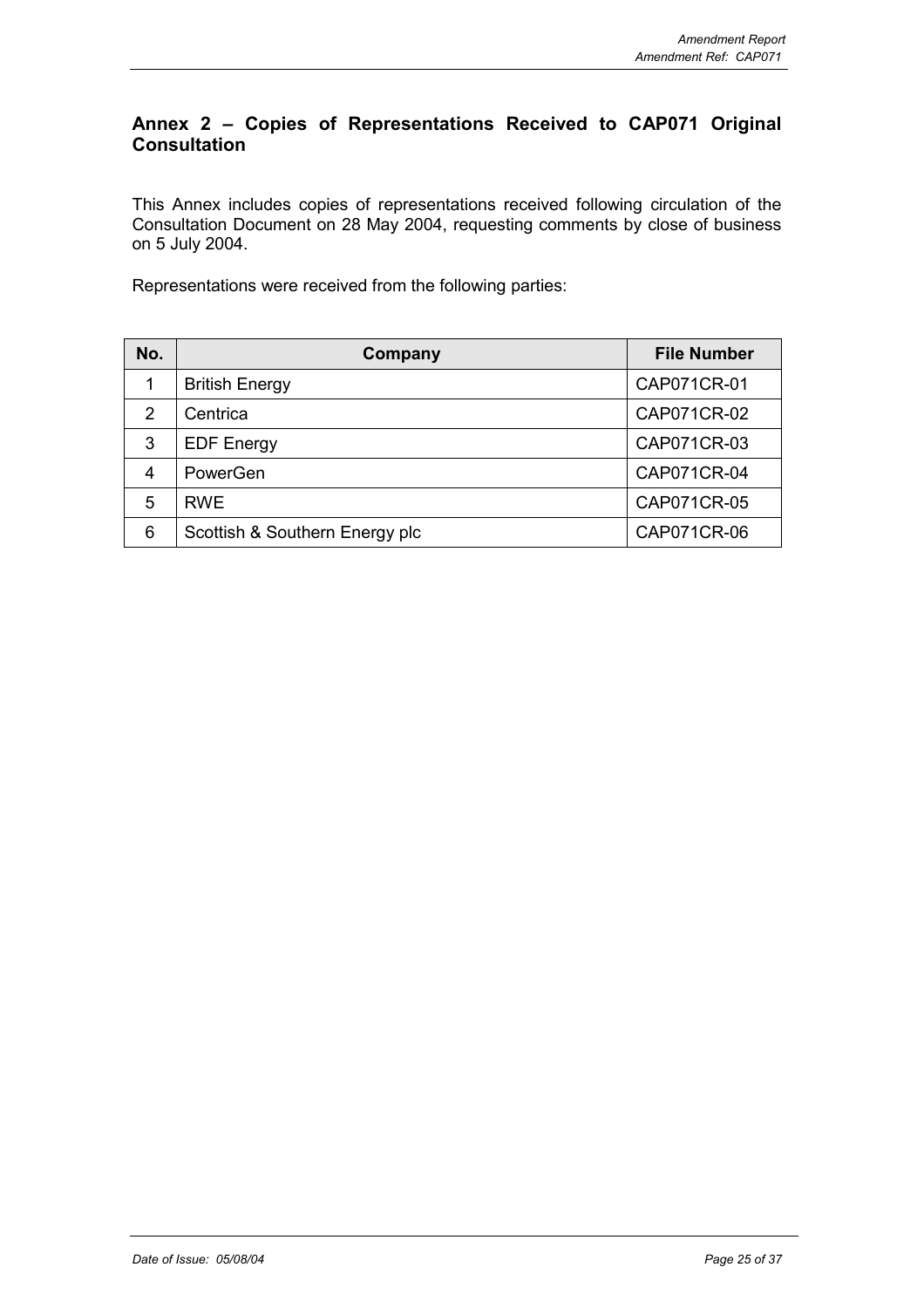| <b>Reference</b> | CAP071-CR-01          |
|------------------|-----------------------|
| Company          | <b>British Energy</b> |

#### **British Energy Power and Energy Trading Ltd Barnett Way Barnwood Gloucester GL4 3RS Tel: 01452 652222 Fax 01452 65277** 6

British Energy Power and Energy Trading Ltd is a member of the British Energy Group, Registered Office 3 Redwood Crescent, Peel Park, East Kilbride G74 5PR Registered in Scotland SC200887 VAT No. 671 0076 58

Diane Ritchie Industry Codes, Commercial Frameworks National Grid Transco NGT House Warwick Technology Park Gallows Hill Warwick CV34 6DA

5th July 2004

#### Dear Diane, **CUSC CAP071 'Development of a Maximum Generation Service'**

Thank you for the opportunity to comment on this Amendment Proposal British Energy has the following comments.

## **We do not support this Amendment Proposal or the Working Group Alternative Amendment Proposal. This response does not prejudice these views but does address the detail were either of the amendments to be put into place.**

We are unconvinced that this service cannot be provided by the existing bid/offer process under the BSC. The proposed service appears to be less efficient and less transparent than simple offering of additional energy into the balancing mechanism. By facilitating a scheme outside the Balancing Mechanism whereby additional energy is non-firm and additional capacity is not liable for Transmission Charges, unfair support is given to Maxgen providers, and energy prices will not rise to reflect the transport costs associated with meeting demand at times of high system loading. The Maxgen trades must be fully reflected in BSAD data used for imbalance price calculations, otherwise the cost of energy and risk associated with the Maxgen service will not be reflected in energy prices.

We do not consider that a Maxgen service as described by the Amendment Proposal or the Working Group Alternative better facilitates the CUSC Applicable Objectives. The treatment of the Maxgen service as an Emergency Instruction will in fact damage competition, as the full costs that a Maxgen provider imposes on the transmission system will not be charged to that provider and will instead fall on other users.

## Regards

## **Head of Transmission & Trading Arrangements**

British Energy Power and Energy Trading

- **■** 01452 654182
- 07774 767722
- 게 john.capener@british-energy.com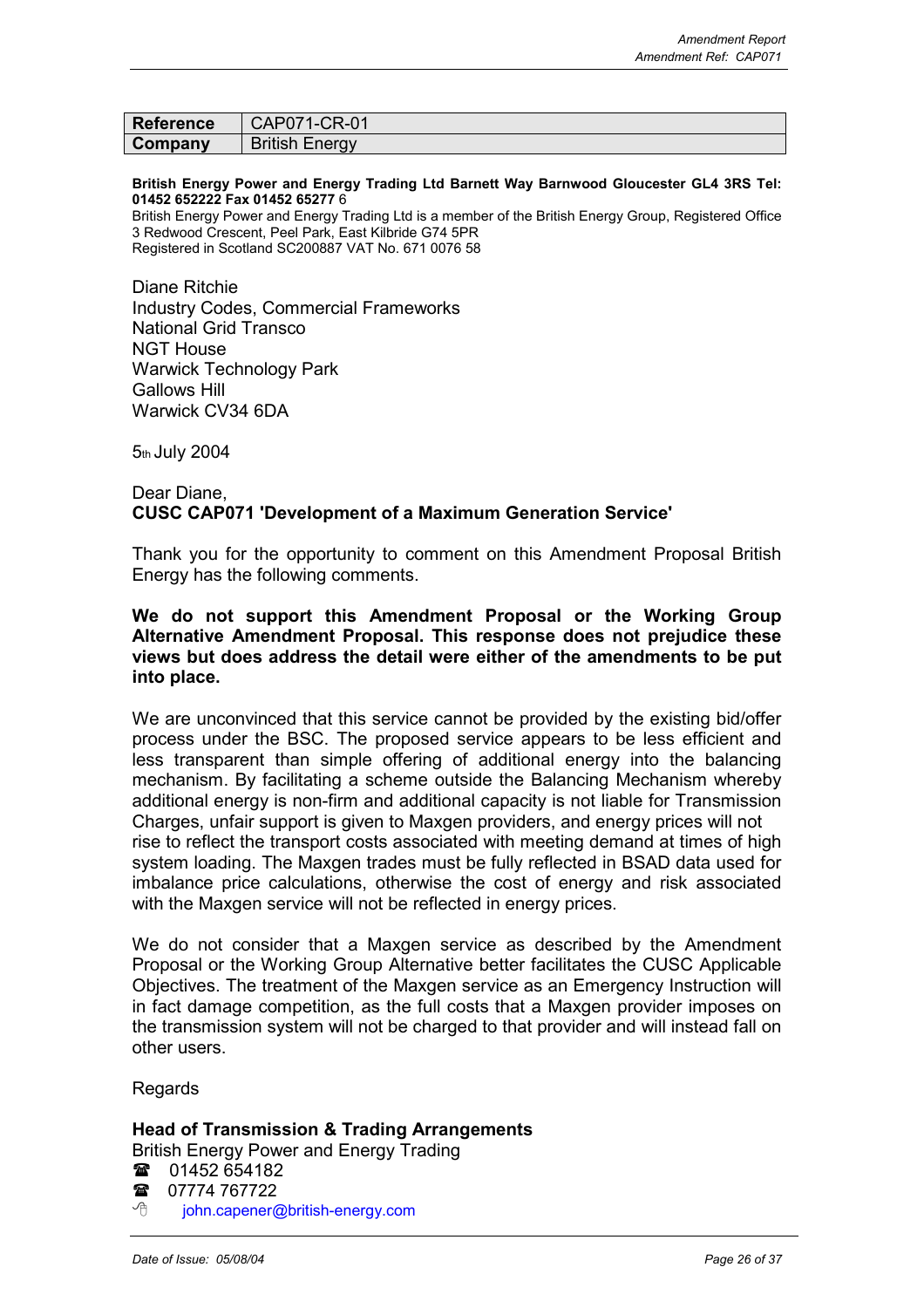| Reference | CAP071-CR-02         |
|-----------|----------------------|
| Company   | $\mathcal L$ entrica |



## taking care of the essentials

**Centrica Energy**

**Millstream East, Maidenhead Road, Windsor, Berkshire SL4 5GD**

Tel. (01753) 431052 Fax (01753) 431150 www.centrica.com

Our Ref. Your Ref. 05 August 2004

**Diane Ritchie Industry Codes Commercial Frameworks National Grid Transco NGT House Warwick Technology Park Gallows Hill Warwick CV34 6DA**

Dear Diane,

## **CUSC Amendment Proposal CAP071**

Centrica welcomes the opportunity to comment on the above consultation document and supports the implementation of the alternative proposal. Centrica believes the alternative better facilitates the Applicable CUSC Objectives by better facilitating effective competition in the sale and generation of electricity.

CAP071 formalises the process for the MGS that was introduced last year. Incorporating the MGS in CUSC provides market participants with a greater level of certainty as to how and when the service will be utilised by the System Operator. Centrica are supportive of the original and the alternative proposals however we favour the alternative on the basis of efficiency. Centrica believe it is more efficient to use an existing defined term than to re-introduce a defined term that was recently withdrawn from the CUSC.

Centrica concur with the views of the working group that the MGS should only be utilised as an emergency instruction. The System Operator should accept all feasible Bid Offer Acceptances offered in the Balancing Mechanism before instructing Maximum Generation. Centrica also agree with the proposed hierarchy of actions that requires the System Operator to utilise the MGS prior to initiating Demand Control procedures.

Centrica's main concern about the MGS was the ability of Parties to manipulate the service. Centrica believe the capping mechanism is an integral part of the solution that will help to prevent manipulation. The solution chosen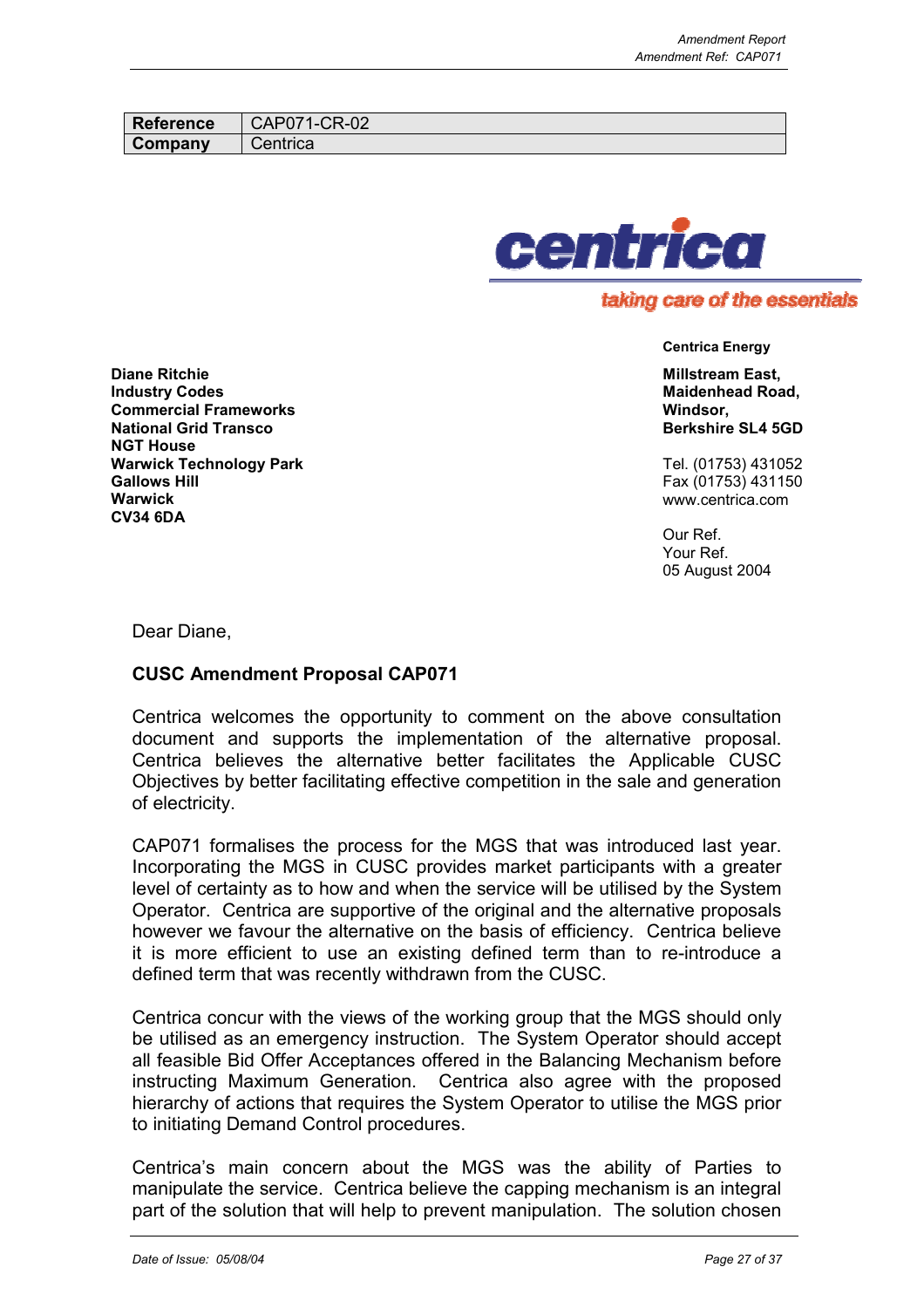by the working group to cap the volume of the MGS at 3 percent is a pragmatic approach, which where appropriate is supplemented by an appeals mechanism.

Centrica believe transparency to be an integral element of all actions taken by the System Operator. Centrica therefore welcomes the ex-ante publication of information in terms of the price and volumes submitted by the counterparties. Similarly, Centrica agree that it is important that information is published expost on the instruction start and finish times and the volume of Maximum Generation delivered and at what price. Centrica would have preferred that the price submission process be conducted via an open tender process as opposed to bi-lateral negotiations, especially considering the details will be published after they have been submitted.

Centrica acknowledge that CAP071 relates to the provision of a MGS, is there a similar provision that could be extended to capture the demand side response?

If you have any questions regarding this response please ring me 01753 431137.

Yours sincerely,

Mark Manley Contract Manager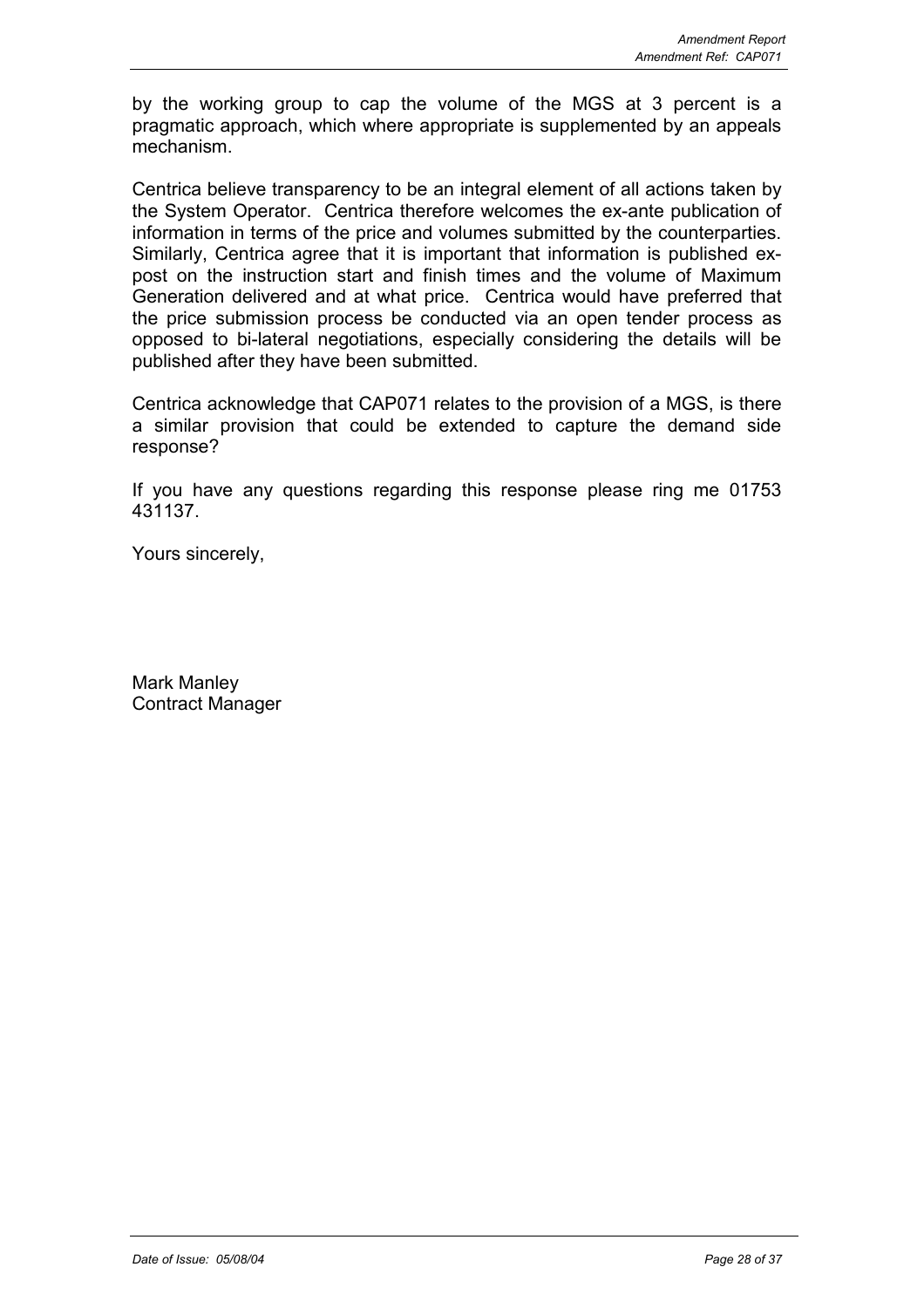| Reference | CAP071-CR-03      |
|-----------|-------------------|
| Company   | <b>EDF Energy</b> |

Diane Ritchie National Grid Transco Warwick Technology Park Gallows Hill **Warwick** CV34 6DA

**Date** 2 July 2004

Dear Diane

#### **CUSC Amendment Proposal CAP071: Development of a Maximum Generation Service**

EDF Energy are pleased to have the opportunity to respond to this consultation on CUSC Amendment Proposal CAP071: Development of a Maximum Generation Service.

We believe that both the original CAP071 amendment proposal and the Working Group Alternative amendment proposal better facilitate the Applicable CUSC Objectives as they make provision for the use of additional generating capacity by NGC in emergency circumstances thereby facilitating the efficient discharge by the licensee of the obligations imposed upon it under the Act and by this licence. They also facilitate competition in the provision of maximum generation services.

We agree with National Grid's view that the Working Group Alternative would better meet the CUSC objectives than the original proposal as it would be simpler to implement, making use of the CEC term that is already defined in the CUSC rather than the GC term that would need to be re-introduced.

We agree that MGS should be classed as an emergency service and utilised as such. As the proposed MGS allows generating capacity to be provided on a non-firm basis and in excess of TEC it would be inappropriate for MGS to be classed as a normal commercial service as this could be considered discriminatory against providers of other balancing services who would be required to provide firm generation and to comply with their TEC. However, as MGS is proposed as an emergency service we do not believe that it is discriminatory to allow providers to breach their TEC provided that the service is only utilised in the specifically defined emergency circumstances.

We hope that you will find these comments useful. If you have any queries please contact me on 0207 752 2526.

Yours sincerely

Rupert Judson Transmission Infrastructure & Development Manager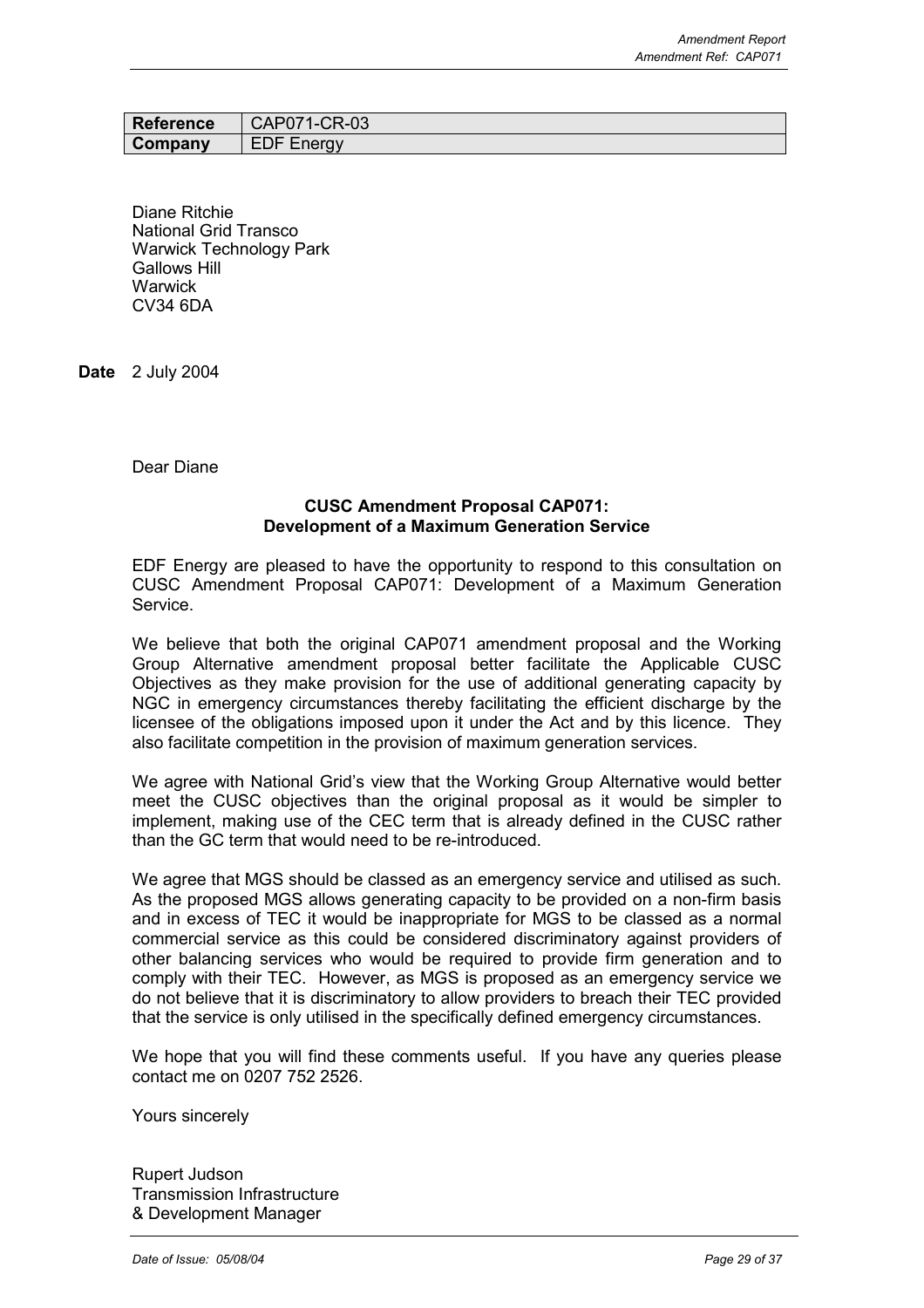| <b>Reference</b> | CAP071-CR-04 |
|------------------|--------------|
| Company          | PowerGen     |

Powergen UK plc Registered Office: Westwood Way, Westwood Business Park, Coventry,  $CVA$  8LG Powergen UK plc Westwood Way Westwood Business Park Coventry CV4 8LG T +44 (0) 24 76424369 Neil.c.smith@pgen.com

Diane Ritchie Industry Codes, Commercial Frameworks National Grid Transco NGT House Warwick Technology Park Gallows Hill Warwick CV34 6DA 28th June 2004

#### Dear Diane,

#### *RE: CUSC Amendment Proposal CAP071*

Thank you for the opportunity to comment upon the development of a Maximum Generation Service. As proposer of CAP071 Powergen are appreciative of the work carried out by the Balancing Services Standing Group (BSSG) and are fully supportive of the changes suggested within the alternative amendment.

CAP071 seeks to improve the current arrangements (developed prior to last winter) by enhancing market certainty with regard to transparency, processes, responsibilities and remuneration. We therefore believe that CAP071 facilitates effective competition in the generation and supply of electricity, and (so far as consistent therewith) facilitates such competition in the sale, distribution and purchase of electricity. Furthermore we consider that a Maximum Generation Service will allow the market to receive the appropriate signals to provide additional generation on a reasonable endeavours basis. This should serve to maintain security of supply in an efficient manner.

We concur with the BSSG that both CAP071 and the CAP071 Working Group Alternative better facilitate achievement of the applicable CUSC objectives. However, the Alternative Amendment creates a simplified remuneration mechanism and avoids the necessity to reintroduce the term 'Registered Capacity' back in to the CUSC. As such we consider CAP071 Alternative to be superior to the original.

CAP071 is designed to access additional generator output which is outside of a B.M.U's normal commercial operating range. With this in mind we believe that the Maximum Generation Service should only be called as an emergency instruction after all valid and feasible Bid-Offer acceptances have been issued to BM Participants. Classification as an emergency action also ensures under current credit cover requirements, as specified in the BSC, that MGS volumes will not affect BSC credit cover calculations.

We believe that the provisions contained within CAP071 provide reassurance to the Authority, NGT and Users alike that there is suitable protection against manipulation or discrimination. Improved transparency, a capped remuneration mechanism and an appeals process all serve to militate against the potential for abuse of this service.

Please don't hesitate to contact me if you wish to discuss any of these matters further. Yours sincerely Neil Smith Regulatory Analyst Trading Arrangements Energy Wholesale Powergen UK plc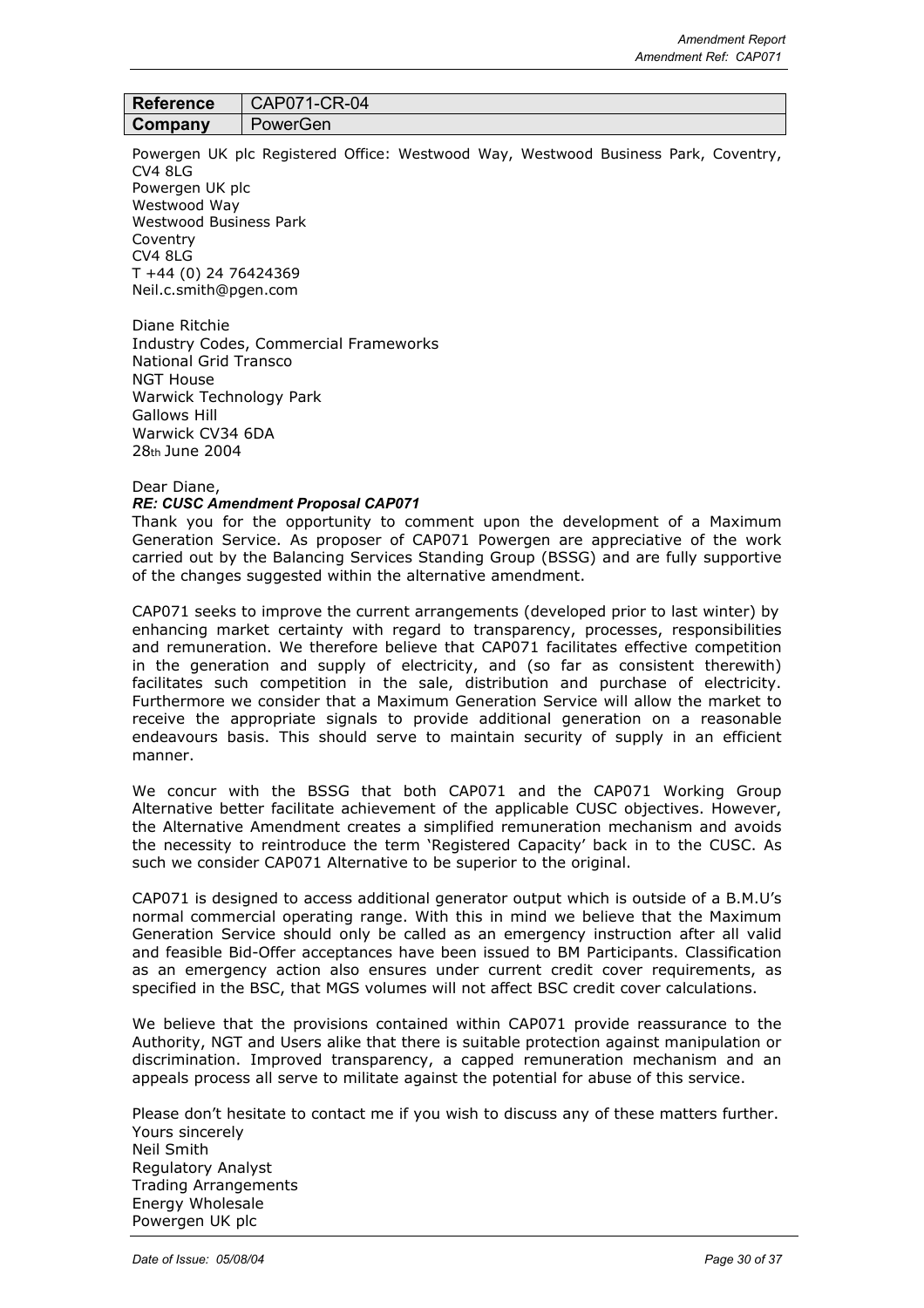| <b>Ret</b><br>.<br>erence | $-CR-05$<br>CAF<br><b>∪≀</b> |  |
|---------------------------|------------------------------|--|
| $\sim$                    | <b>RWF</b>                   |  |
|                           |                              |  |

#### RWE Trading

| Diane Ritchie                  |
|--------------------------------|
| <b>Industry Codes</b>          |
| <b>Commercial Frameworks</b>   |
| National Grid Transco          |
| <b>NGT House</b>               |
| <b>Warwick Technology Park</b> |
| Gallows Hill                   |
| Warwick                        |
| CV34 6DA                       |
|                                |

Name Bill Reed Phone 01793 893835 E-Mail bill.reed@rwe.com

Diane.ritchie@ngtuk.com

5<sup>th</sup> July 2004

## **RE: Consultation Document: CUSC Amendment Proposal CAP71 – Development of a Maximum Generation Service**

Dear Diane,

Thank you for providing us with the opportunity to submit views on behalf of RWE<sup>4</sup> on CUSC Amendment Proposal CAP71 – Development of a Maximum Generation Service.

RWE Trading GmbH We support the principle that the full capability of plant should be delivered to the system at times of system stress. However, it is not at all clear that the proposed maximum generation service achieves anything that is not already available under the existing provisions in the BSC, CUSC and Grid Code. We believe that the service as specified in the proposed amendment could encourage parties to withhold capacity in order to avoid TNUoS charges and may create gaming opportunities. Furthermore, there is an urgent need to define a set of improved market rules governing the exercise of emergency powers. The maximum generation service, if it continues, should be set in the context of a wider review of the options available to the SO at times of system stress and the decision making process that underpins the actions taken.

In our response to the original maximum generation proposal (October 2003), we opposed the introduction of a commercial Maximum Generation Service to be instructed in emergency circumstances. We stated that the proposal would make the market less transparent (with procurement outside the prescribed BM mechanism),

Swindon Branch

Windmill Hill Business Park Whitehill Way Swindon SN5 6PB United Kingdom

T +44(0)1793/87 77 77  $F$  +44 (0) 1793/89 25 25 www.rwe.com Registered No. BR 7373

VAT Registration No. GB 524 921354

Advisory Board: Dr. Gert Maichel

Management: Dr Brian Count (CEO) Stefan Judisch Christoph Köther Dr. Brian Senior

Head Office:



 4 RWE companies include RWE Trading GmbH, RWE Innogy, Innogy Cogen Ltd., Innogy Cogen Trading Ltd., npower Ltd., npower Northern Supply Ltd., npower Yorkshire Supply Ltd, npower Northern Ltd, npower Yorkshire Ltd, Npower Direct Ltd.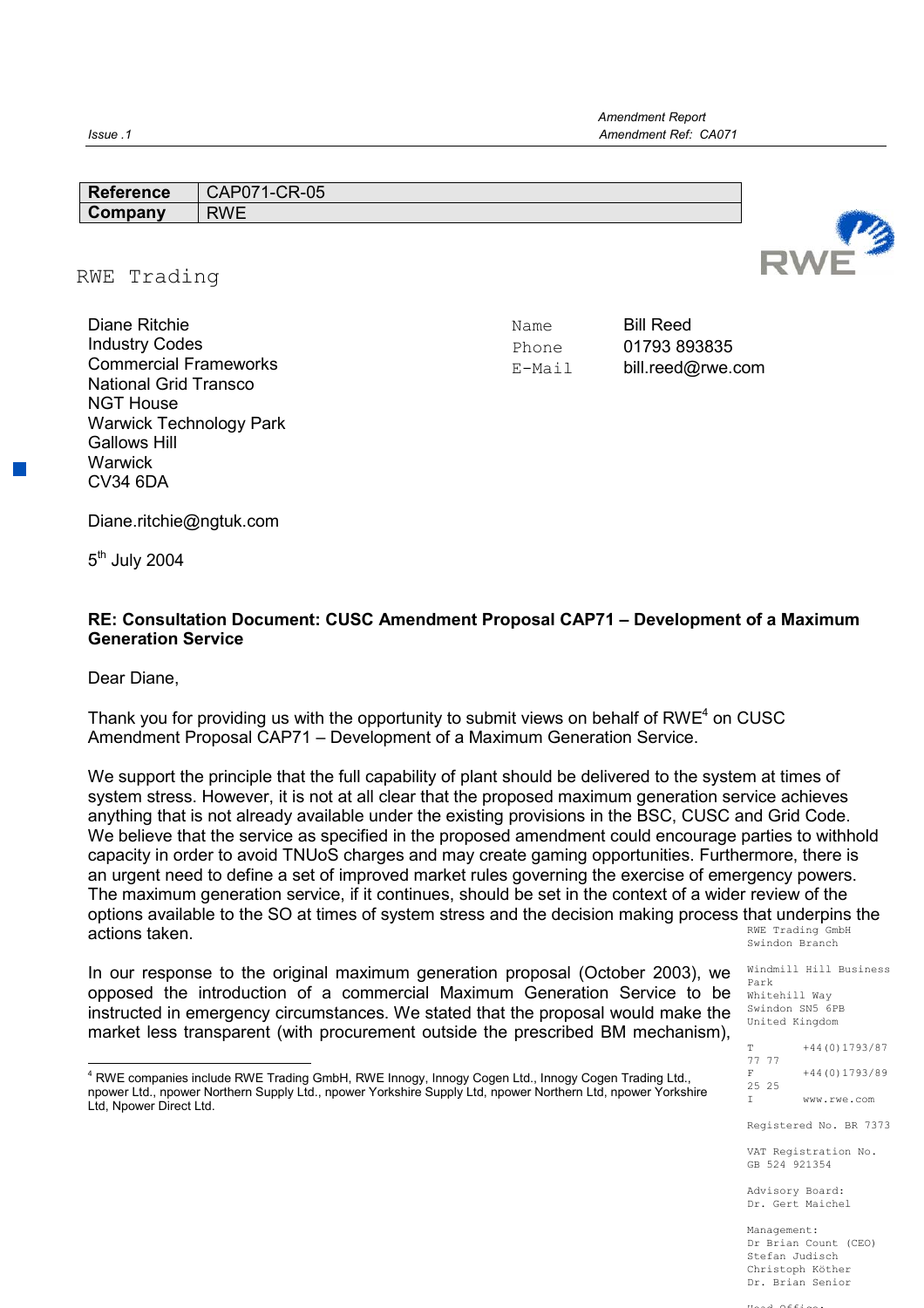had the potential to introduce serious market distortions (in relation to breach of TEC) and would impact on market signals (by withholding capacity from the forwards market and diluting prices in the BM) to the detriment of short-to-medium term security of supply. We have seen nothing in CAP71 to change our views on the maximum generation and for these reasons we do not believe that the proposal to introduce an enduring service better facilitates the relevant CUSC objectives.

*We continue to believe that NGC can already access additional capacity and non-firm energy through existing emergency provisions in the Grid Code and BSC. However, if CAP71 if implemented as an enduring service, we believe that it should only be called in emergencies and that the circumstances in which the service is used must be clearly prescribed. In particular, the maximum generation service should only be called after all feasible offers and bids have been accepted in the balancing mechanism and before any voltage reduction or demand disconnection is instructed. We have submitted our views on the way in which maximum generation is called in our responses to the proposed Grid Code, Balancing Principles Statement and Procurement Guidelines changes.*

With regard to specific views on the Consultation Document we have the following comments:

#### **Appeals Process**

We do not support the use of appeals under the CUSC Charging Disputes provision as part of an enduring process in relation to the provision of the maximum generation service. The approach as set out is a cumbersome solution to the problem of over delivering energy. We believe that the removal of this process will encourage parties to establish a robust percentage of RC/CEC in the maximum generation contracts and ensure that the SO has greater certainty over the energy that can be delivered. Increased flexibility could be provided by enabling parties to vary the percentage of RC/CEC factor on an operational basis either shortly before or at the time that the contract is called.

## **Original versus Alternative**

Of the two approaches towards remuneration, we support the alternative amendment. CEC is a contractual term clearly identified in the bilateral agreement whereas RC is a value submitted by the generator to NGC for long term planning purposes.

I trust that these comments are useful and if you require further clarification please do not hesitate to contact me.

Yours sincerely

Bill Reed Market Development Manager, RWE Trading GmbH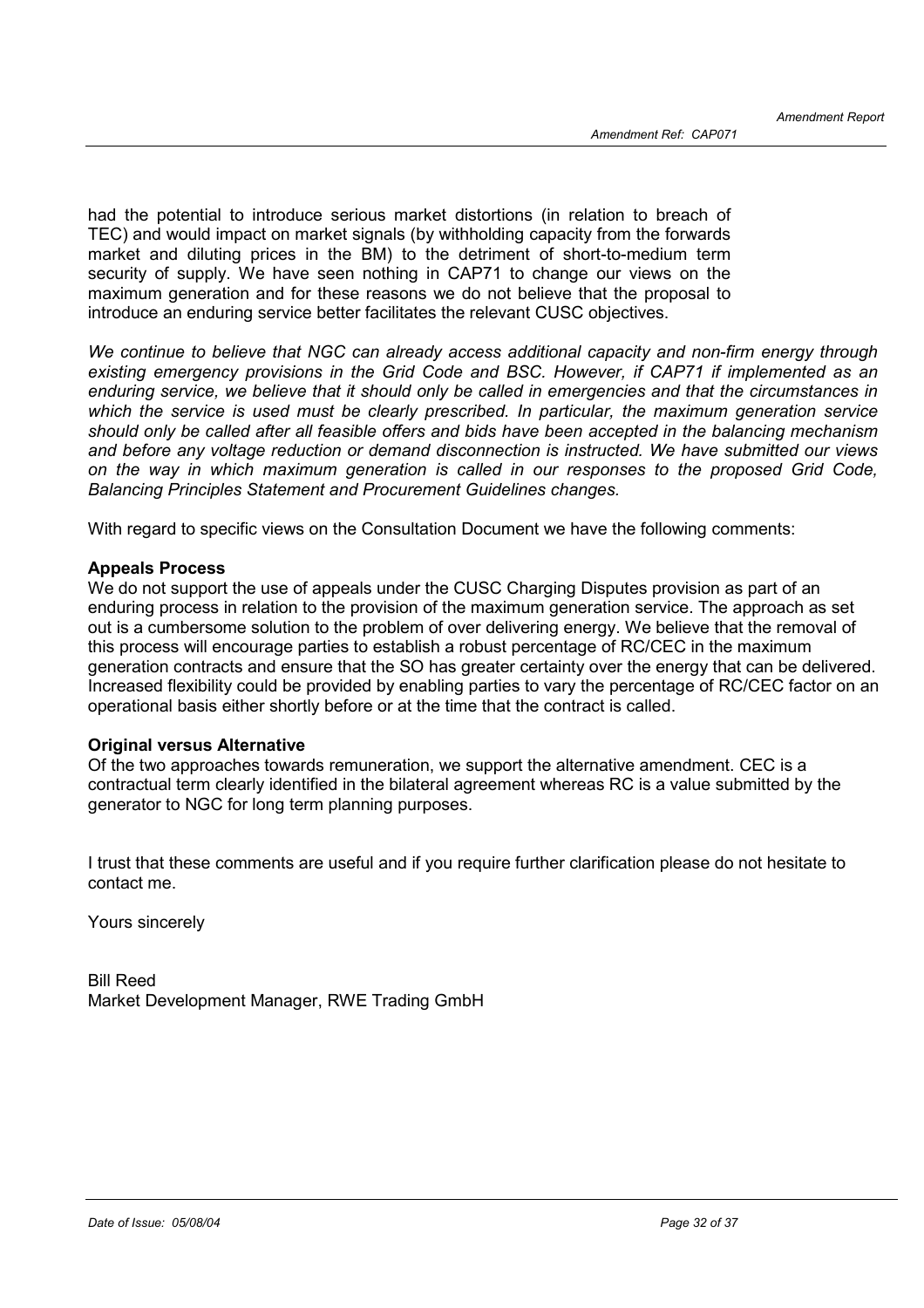| <b>Reference</b> | CAP071-CR-06                   |
|------------------|--------------------------------|
| Company          | Scottish & Southern Energy plc |

### Dear Sirs,

This response is sent on behalf of Scottish and Southern Energy, Southern Electric, Keadby Generation Ltd., Medway Power Ltd., and SSE Energy Supply Ltd.

In relation to the consultation contained within your note of  $28<sup>th</sup>$  May 2004, and the associated CUSC Amendment Proposal CAP071, we have the following comments, which include our general observations as well as particular comments on specific sections of the document.

## **GENERAL**

In general we are broadly supportive of the changes required to introduce a Maximum Generation Service (MGS), as outlined in CAP71.

In regard to the consultation reference to "Registered Capacity" we do not believe this is appropriate for Interconnector BM Units. Therefore, we believe that certain changes are required to ensure that the particular requirements of Interconnector BM Unit's Interconnector Capacity Entitlement (ICE) need to be taken into account.

## SPECIFIC

4.2

We believe that there maybe confusion regarding the definition MGS. Accordingly, the proposed definition in this paragraph should, for the avoidance of doubt, be expanded to permit Interconnector BM Units to provide MGS by adding in wording along the lines of "or the additional output over and above an Interconnector BM Unit's Interconnector Capacity Entitlement (ICE)". This should ensure that the proposed CAP71 is none discriminatory, by treating all producing BM Units as equals. Clearly if it were discriminatory it would not better meet the applicable CUSC objective(s).

## 4.6

We see no reason (if the emergency situation prevails) why the "maximum usage time following instruction" should be time limited to two hours. If the MGS provider is capable of continuing to provide capacity then NGT should be able to take it, if required.

## 4.9

As noted in our comments under "4.2" above, consideration needs to be taken of the Interconnector. We believe (for the Interconnector only) that instead of relying just on RC, that account is also taken of Interconnector BM Unit's ICE. For the avoidance of doubt, an Interconnector BM Unit's ICE would normally be considered to be within that BM Unit's normal commercial operating *capability.*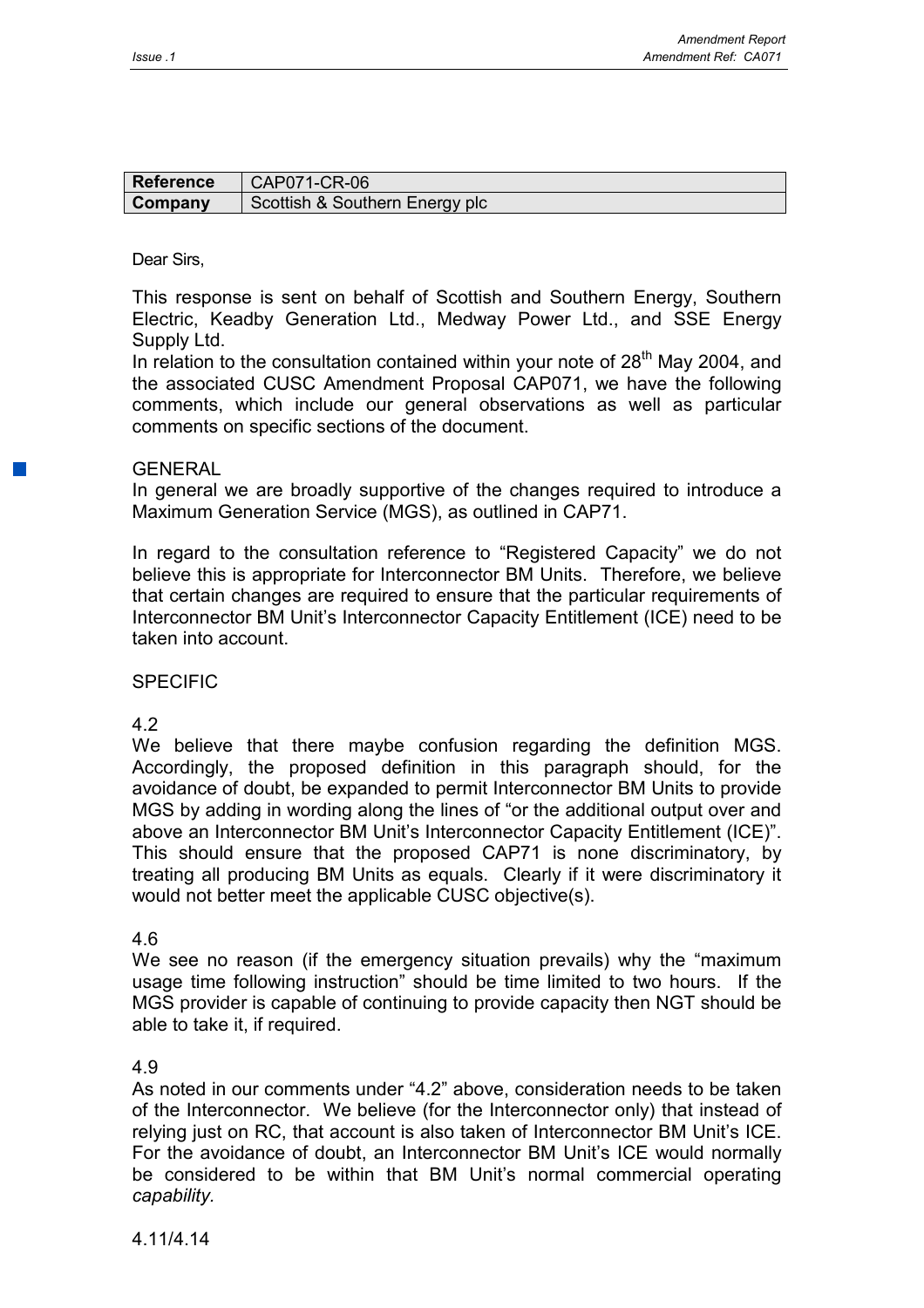We do not agree that a "volume delivered over and above 3% of RC [should] be remunerated subject to an appeals process." If a figure greater than 3% is agreed (as is permitted under this proposal) bilaterally between the User and NGT then all payments due under such an agreement should be forthcoming. It is total discriminatory to arbitrarily subject such payments to an 'appeal' process. This introduces uncertainty into the process and, perversely, incentives Users not to provide additional output (over and above 3%) as they may be penalised (by not being paid for it). Furthermore, we see no reason why such a User should also incur the additional cost associated with an appeal (as well as the uncertainty of payment) compared to all other providers of MGS. Such an approach (of subjecting payments for over 3% outputs to an appeal process) cannot be said to better meet the applicable CUSC objective(s). Furthermore, for the avoidance of doubt, we believe it should be made clear the User will be paid for all output above RC.

In respect of the concerns regarding manipulation, it should be noted that if NGT believes a party is acting in an inappropriate manner then it could chose not to call upon that party to provide MGS (perhaps because NGT believes the inappropriate behaviour makes it less certain that the party can meet NGT's requirements). 5.2.2

We do not believe that limiting payment to the lower of volume delivered or X% of CEC better meets the applicable CUSC objective(s) as it fails to take into account Interconnector BM Unit's ICE. Payment should be based on output delivered, and not constrained in anyway.

Regards Garth Graham Scottish & Southern Energy plc

The information in this E-Mail is confidential and may be legally privileged. It may not represent the views of Scottish and Southern Energy Group.

It is intended solely for the addressees. Access to this E-Mail by anyone else is unauthorised. If you are not the intended recipient, any disclosure, copying, distribution or any action taken or omitted to be taken in reliance on it, is prohibited and may be unlawful. Any unauthorised recipient should advise the sender immediately of the error in transmission.

Scottish Hydro-Electric, Southern Electric, SWALEC and S+S are trading names of the Scottish and Southern Energy Group. \*\*\*\*\*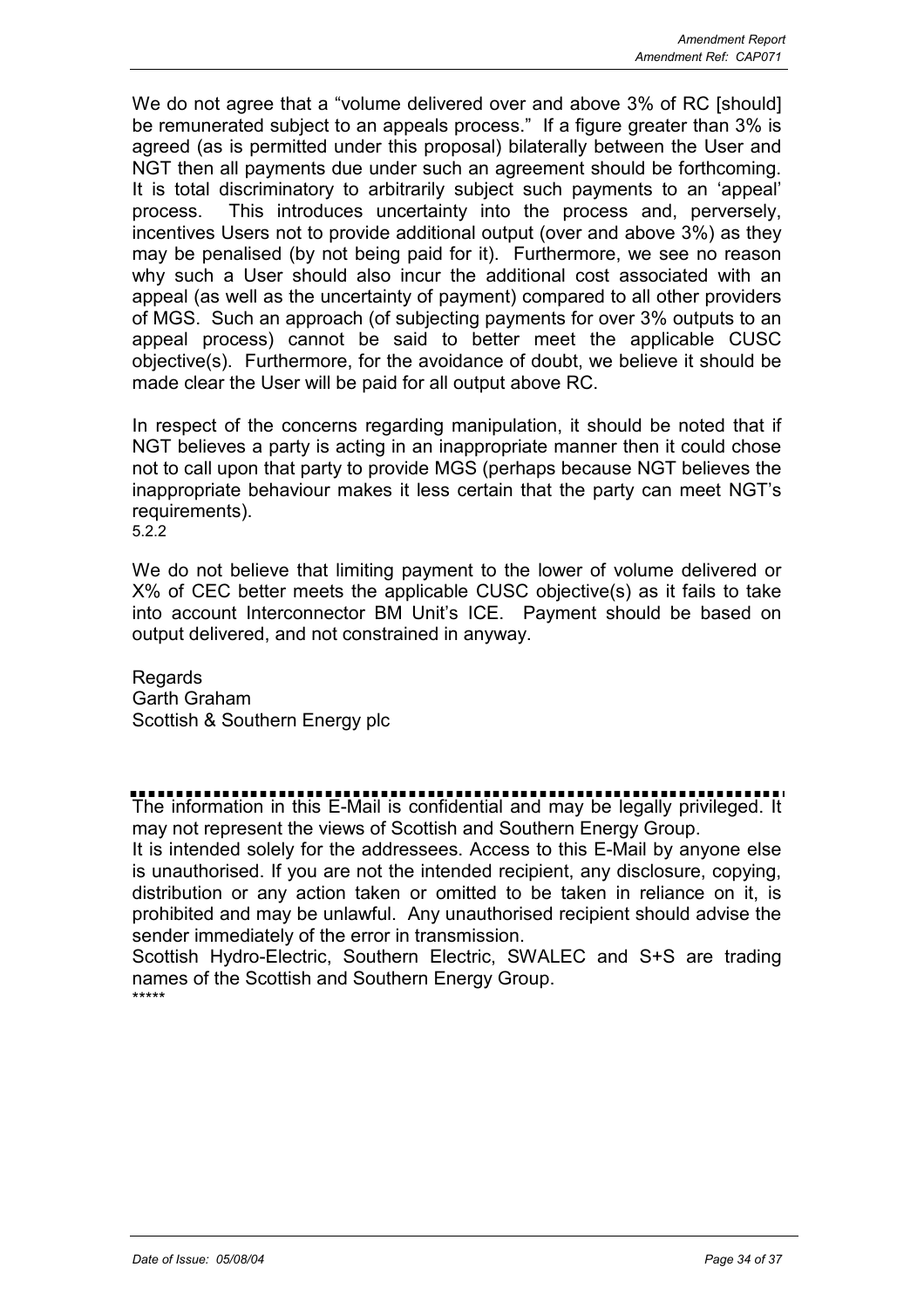## **Annex 3 – Copies of Comments received on the Draft Amendment Report**

This Annex includes a copy of a representation received following circulation of the Draft Amendment Report on 26 July 2004, requesting comments by noon on Monday 2 August 2004.

One representation was received from the following party:

| No. | Company                        | File Number |
|-----|--------------------------------|-------------|
|     | Scottish & Southern Energy plc | CAP071AR-01 |

Dear Sirs,

This response is sent on behalf of Scottish and Southern Energy, Southern Electric, Keadby Generation Ltd., Medway Power Ltd., and SSE Energy Supply Ltd.

In relation to the consultation concerning the draft report associated with CUSC Amendment Proposal CAP071 (contained within your note of 26th July 2004), we have the following comments to make.

In respect of NGT's response (in paragraph 5.1.4 on page 16) to our comments (in paragraph 5.1.2 on page 16) concerning the BMU Interconnector ICE we believe your response is ill advised.

In particular, you refer to:-

"MGS is targeted towards gaining access to additional generation that is not commercially viable for the generator to offer into the usual market mechanisms."

However, in NGT's letter of 24th September 2003 to the market it indicated that:-

"The [Maximum Generation] service will provide National Grid with a mechanism to gain access to currently unavailable energy for winter 2003/04, so that it may be used at times of system stress to maintain security of supply. It is anticipated that the service will be offered by Generators able to provide short-term generation output above their normal operating range."

The reference to Generators providing "generation output above their normal operating range" is clearly to a plants' technical rather than "commercially viable" capability (to increase output) per se.

The 24th September 2003 letter went on to say:-

"Maximum Generation Service volume will be the volume of energy delivered above a BMU's Maximum Export Limit, that is delivered within a balancing period in which a Maximum Generation 'start' or 'cease' instruction is issued, and in any period falling between the issue of a Maximum Generation 'start' and 'cease' instruction' "; and

"The Service must be delivered by an increase in the total output from the Station."

Again, these are clearly referring to the technical, rather than commercial, capabilities of the plant.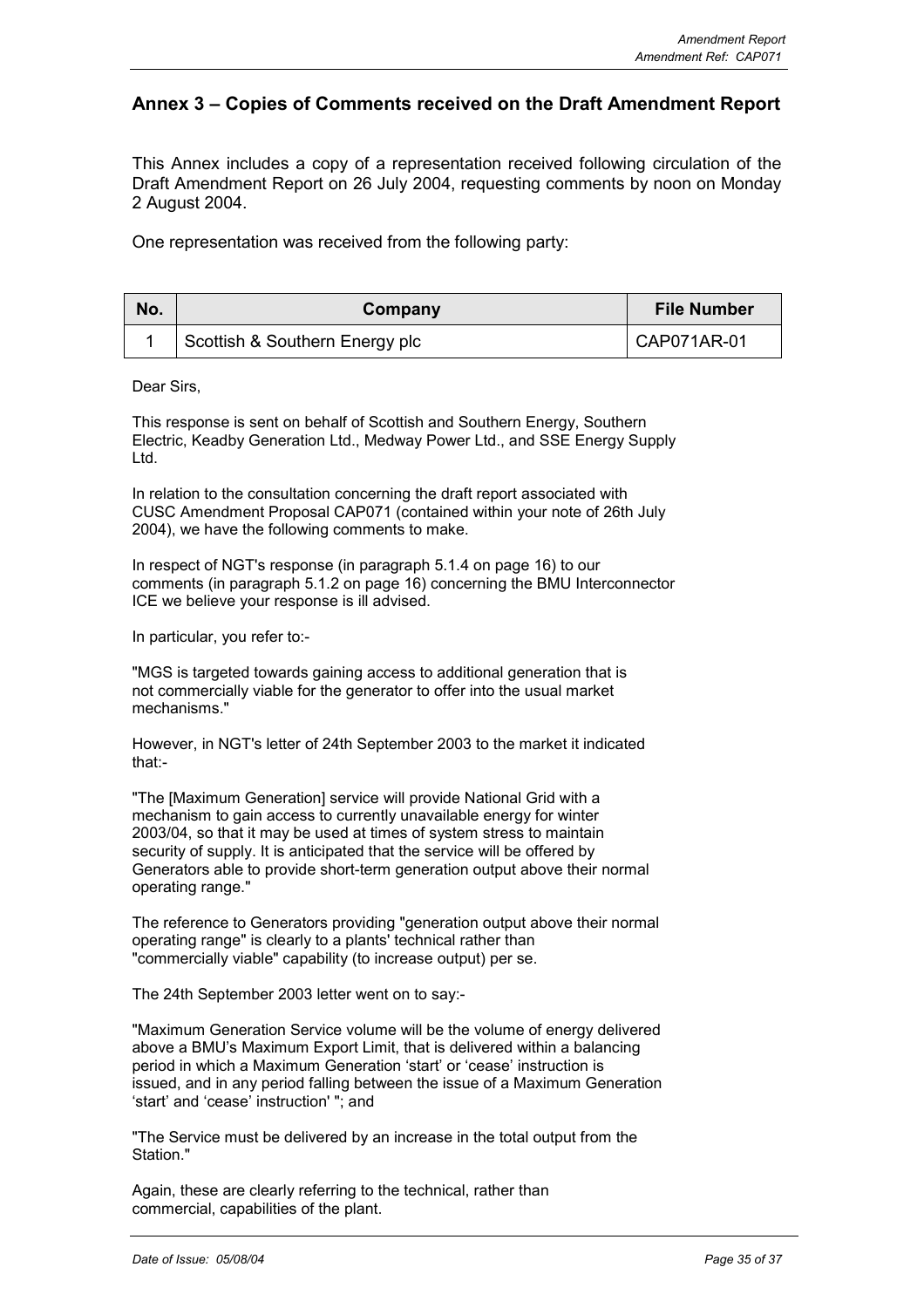Furthermore, in the draft "Ancillary Services Agreement for the Provision of Maximum Generation", contained in NGT's letter of 17th October 2003 to the market it defines "Maximum Generation" as meaning:-

"a Balancing Service provided from the Available BM Units by generating at a level above the Maximum Generation MEL of each such Available BM Unit so as to increase the total export of Active Power from the Power Station to the NGC Transmission System, contributing towards National Grid's requirement for additional short-term generation output, all as more particularly described in Clause 3"

Yet again, another reference to a plant's technical capabilities, rather than just commercial capabilities.

In addition the CAP071 proposal notes that:-

"All Generation above MEL [is] to be treated as Maximum Generation"; and

"that this Emergency Service could facilitate additional security of supply by accessing generation output which would otherwise be unavailable prior to Demand Control."

Thus these references, from the NGT letters of the 24th September 2003 and 17th October 2003, and the CAP71 original amendment proposal form do not refer to "gaining access to additional generation that is not commercially viable for the generator to offer into the usual market mechanisms", which is the basis of NGTs' response (in paragraph 5.1.4 on page 16).

Instead these references do make clear that the 'core' definition of the maximum generation service is about NGT accessing additional output that can contribute "towards National Grid's requirement for additional short-term generation output", which is clearly something that a Interconnector BMU can provide.

However, any MGS that had a question mark over payments to be provided (with regard to the "x%" / "appeals process", as noted in our previous response) would seriously limit the amount of additional generation output that could be forthcoming.

In respect of NGT's 'response' to the points raised by respondents, including ourselves, regarding the NGT proposal concerning "Settlement of MGS" (in paragraph 5.4.5 on page 17) we can see no NGT response in the paragraph (5.1.2) referred to. Therefore, we note that NGT has not responded to any of the comments made by four respondents, including ourselves, regarding "Settlement of MGS".

Finally, on a point of process, we do not believe that NGC is acting in a helpful manner for either the Authority, or market participants, in so significantly altering the format and content of the consultation document and the final report, with respect to the 'draft' circulated with your note. The different format/structure makes it difficult for the Authority and market participants to compare the original consultation documents (and market participants comments) with the draft final document. Why cannot a revision marked version (showing all changes between the initial consultation document and the draft Authority report) not be provided in